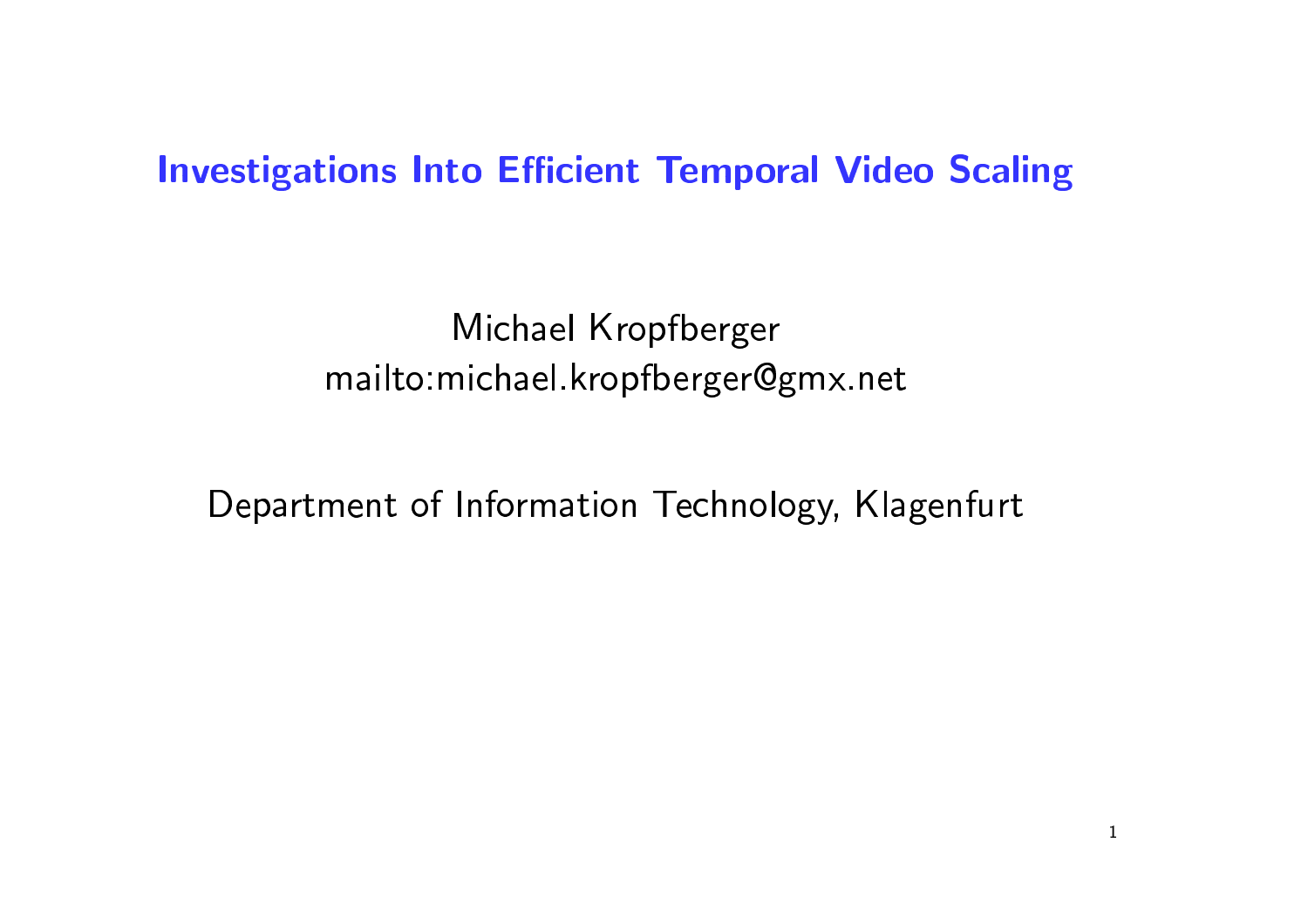#### **Adaption Methods**

- Non-Realtime Scalability
	- $-$  reducing the resolution
	- grayscale
	- changing the colordepth
- Realtime Scalability
	- Temporal Scalability
	- Spatial Scalability
	- SNR Scaling (Signal to Noise Ratio)
	- FGS (Fine Grained Scalability)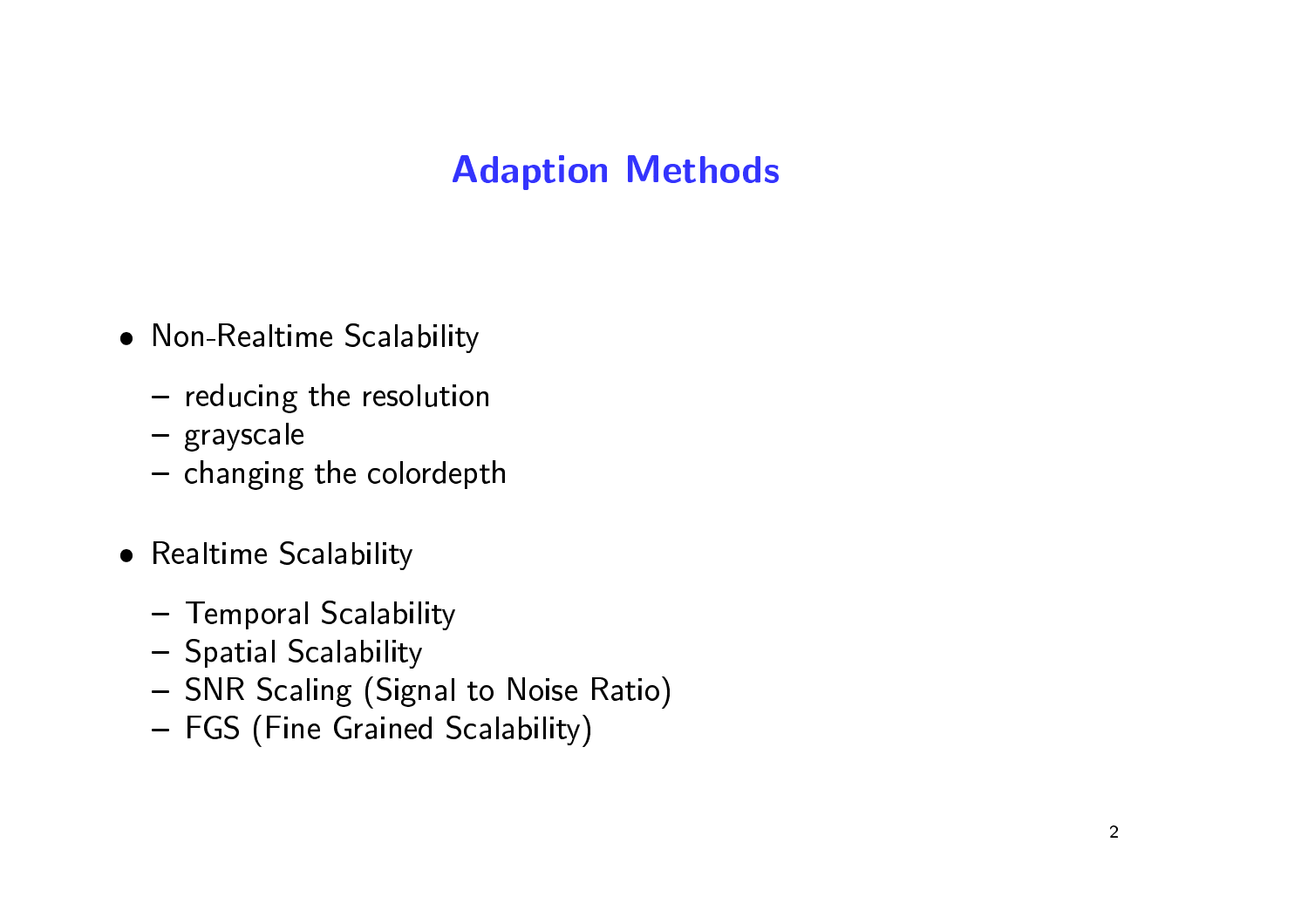#### **Pattern Modification Generation**

- MPEG-4 Video Elementary Stream: Patterns like IBPBPB
- Temporal Scaling means Dropping Frames
	- B-Frames can be dropped at will
	- $-$  P-Frames

 $Problem: IPBBPBBPBB(P)BBPBBI \rightarrow IPBBPBBP(BBPBBP)I$ 

- I-Frames lose all following P and B-Frames until next I-Frame
- base layer (I-B-P-B-P-B-), enhancement layer (-P-B-B-P-B-B)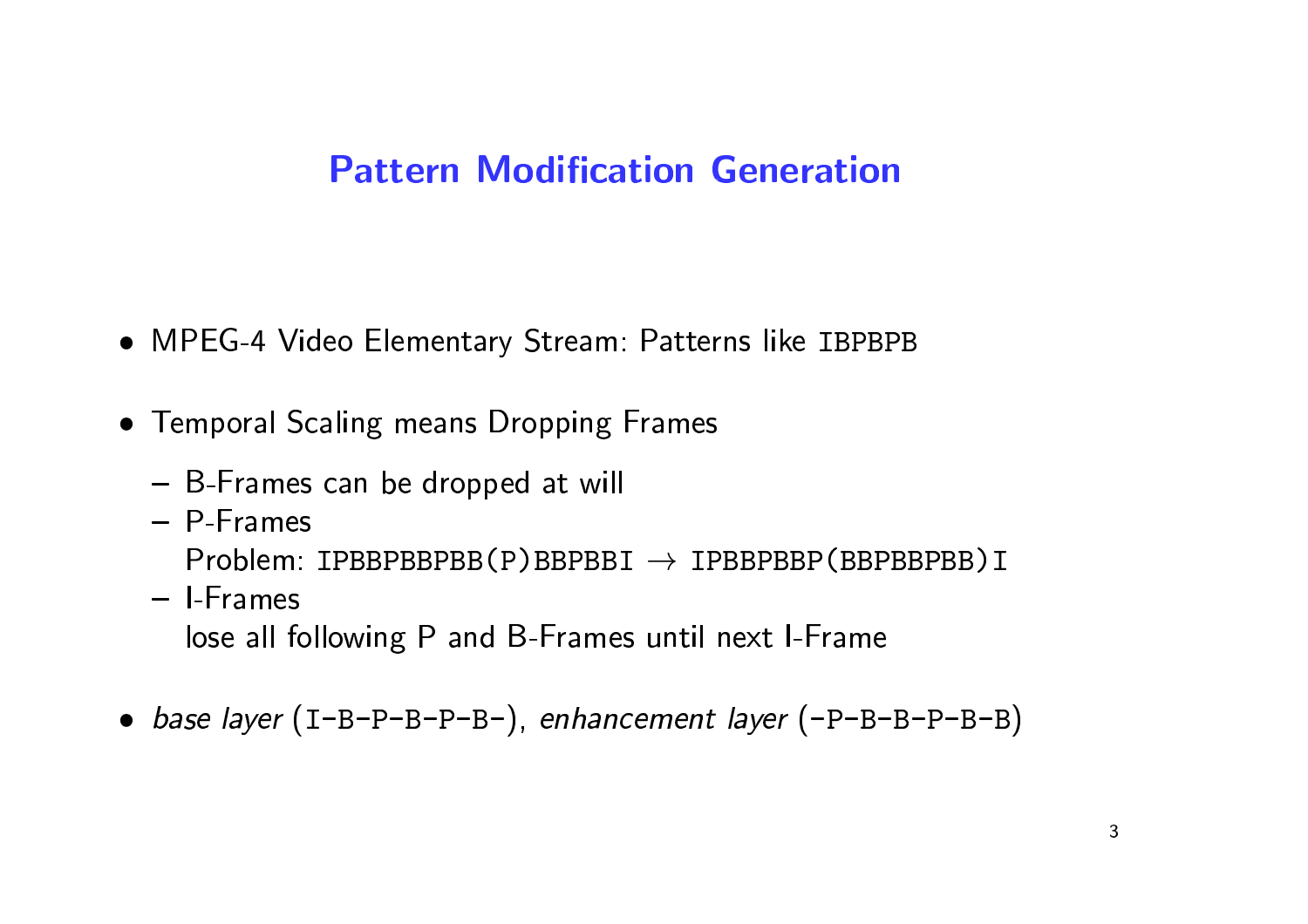## -

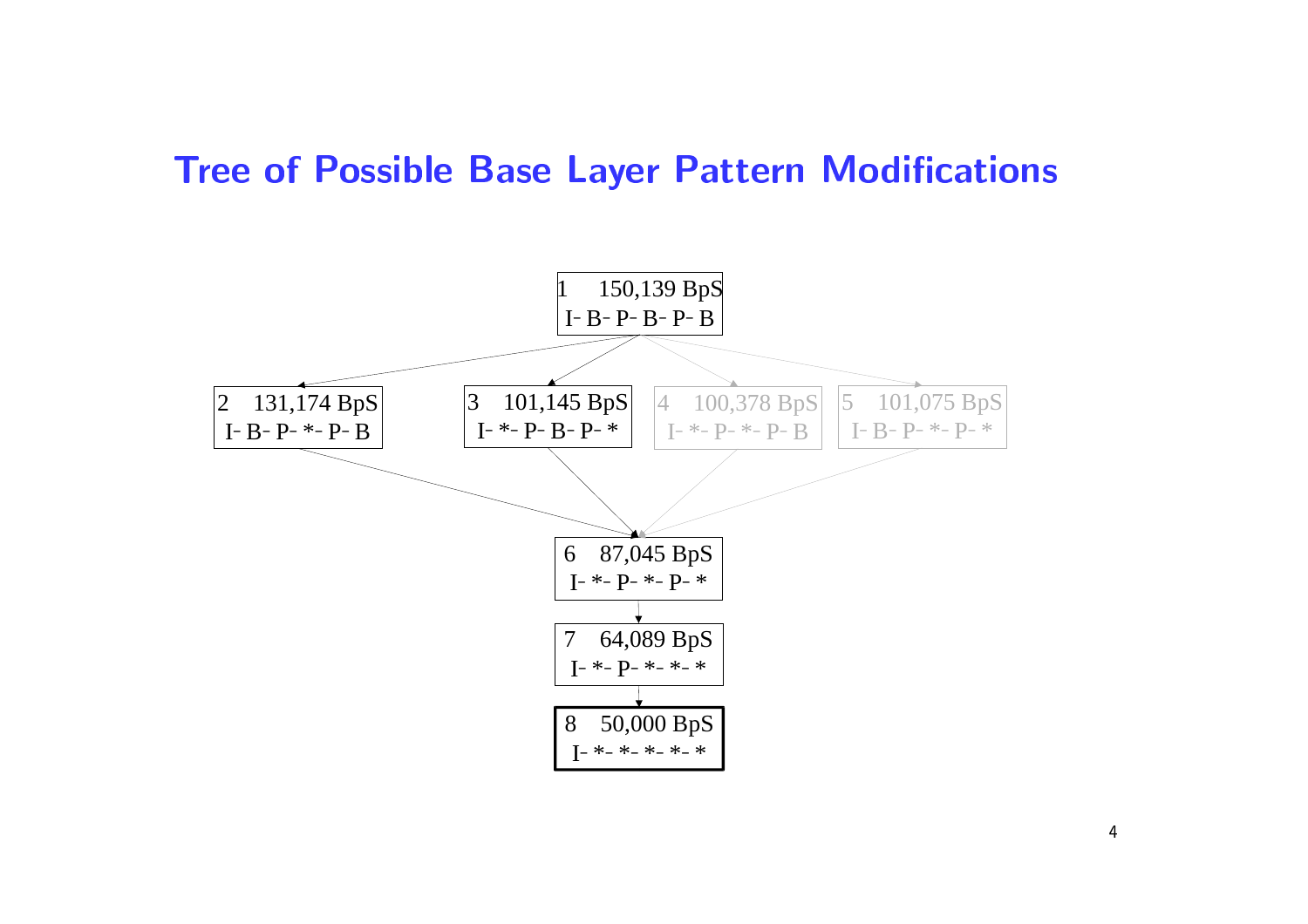# **Tree of Possible Enhancement Layer Patter**

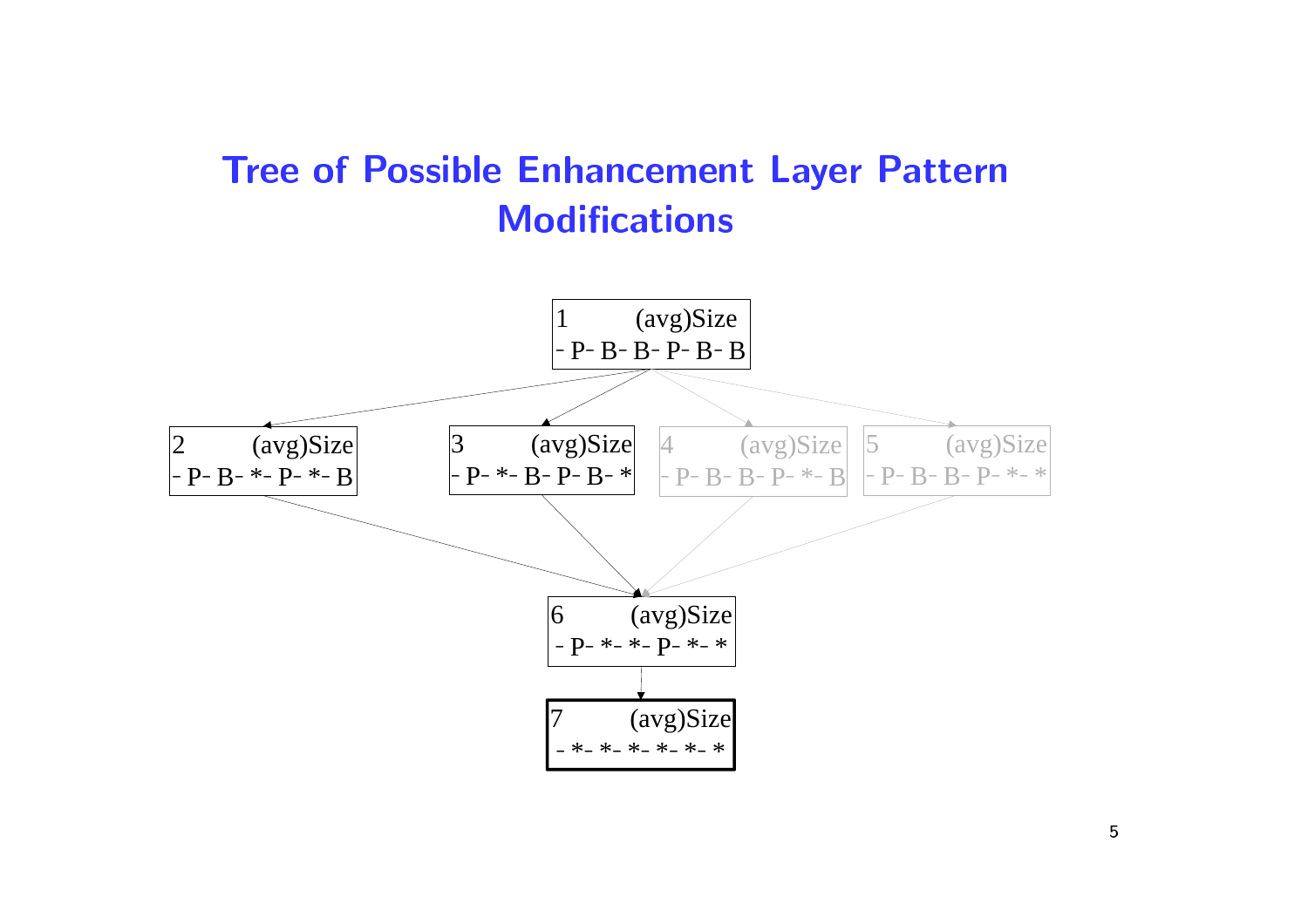#### **Heuristics for Pattern Modifications**

- Importance  $(I > P > B)$
- Timely balanced distribution
	- Pattern I-\*-P-\*-P- better than I-B-P-\*-\*-
- averaged Signal to Noise Ratio (SNR) for modified pattern
- Tree size vs. fine grained scalability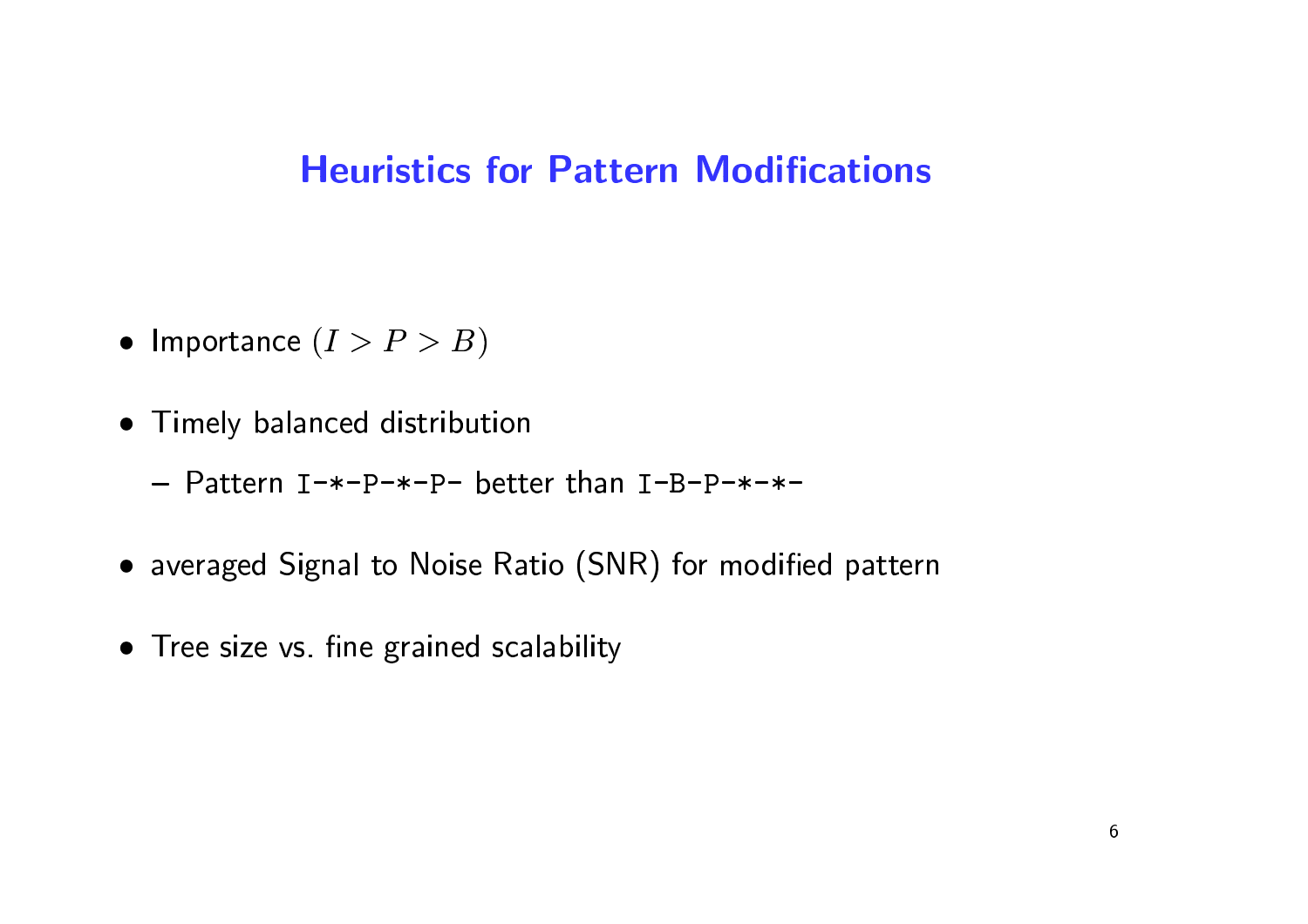#### **Tree Chopping**

- Tree chopping with respect to heuristics like timely balanced distribution
- · delete similarly sized nodes based on threshold values possible decision rules are:
	- preferring higher frame rates
	- preferring patterns with higher-quality frames  $(I-*-P-*-P- better than I-B-*-B-*-)$
	- preferring better SNR averages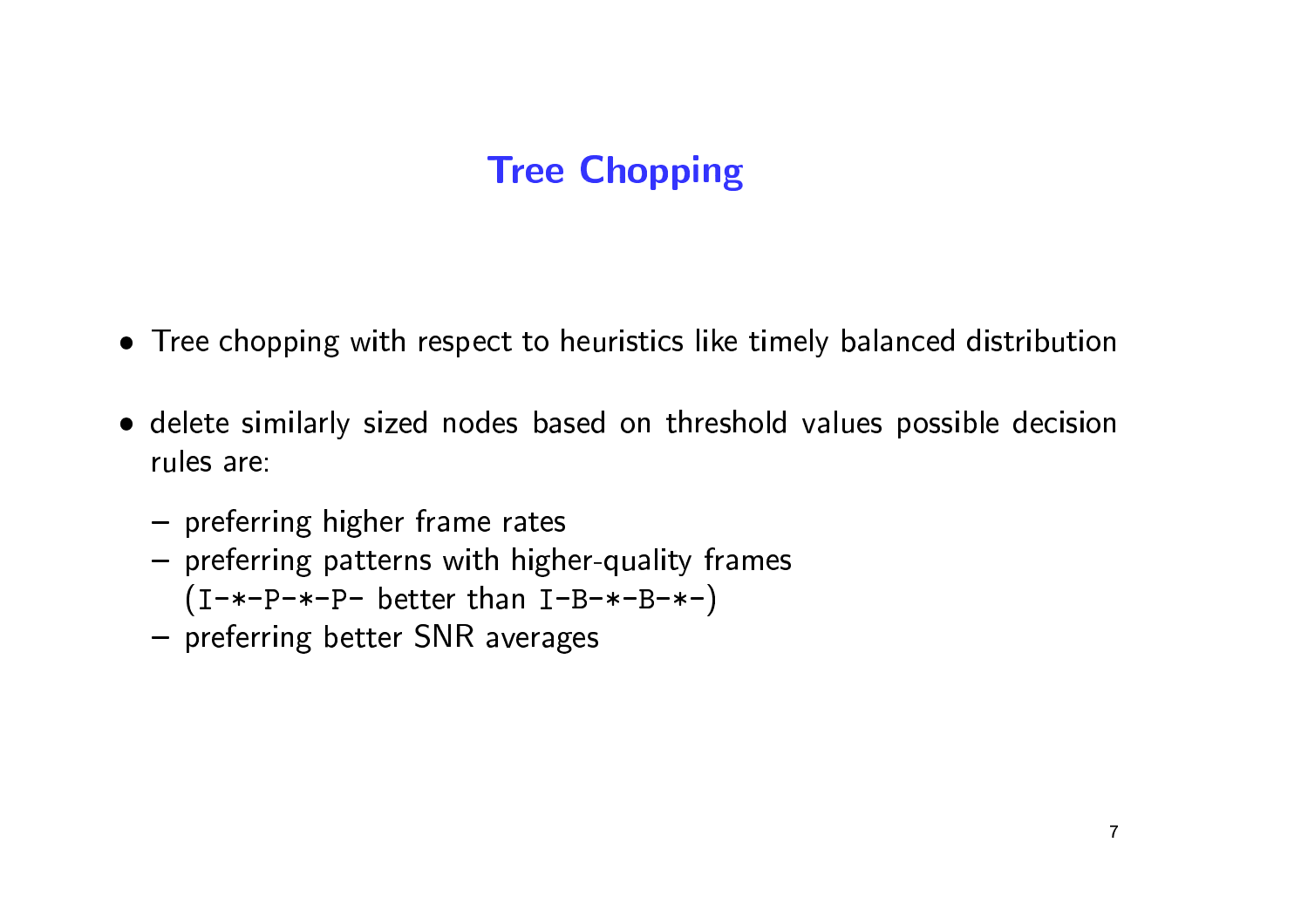### **Realtime Stream Adaptation**

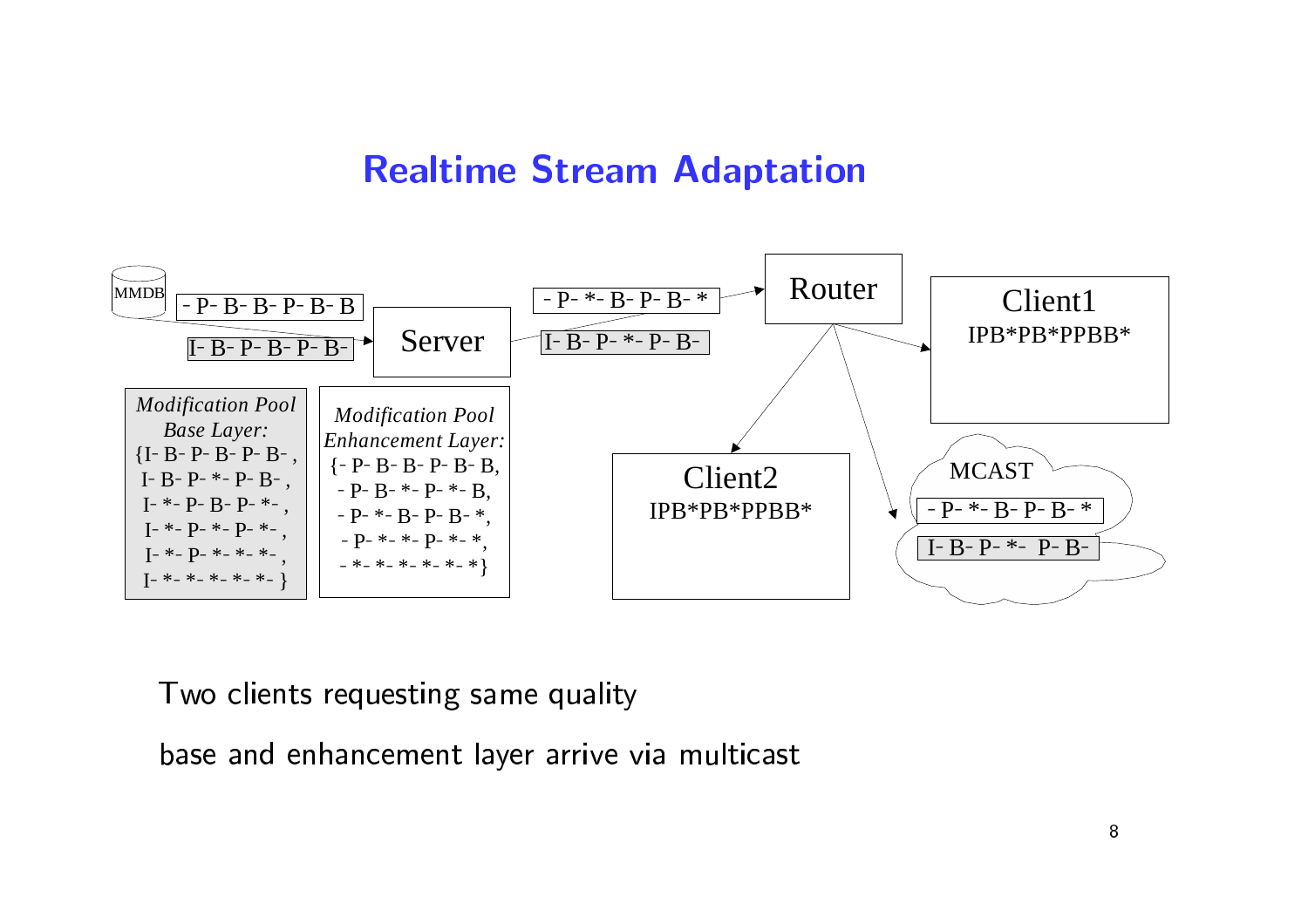#### -



and the second company of the second company of the second company of the second company of the second company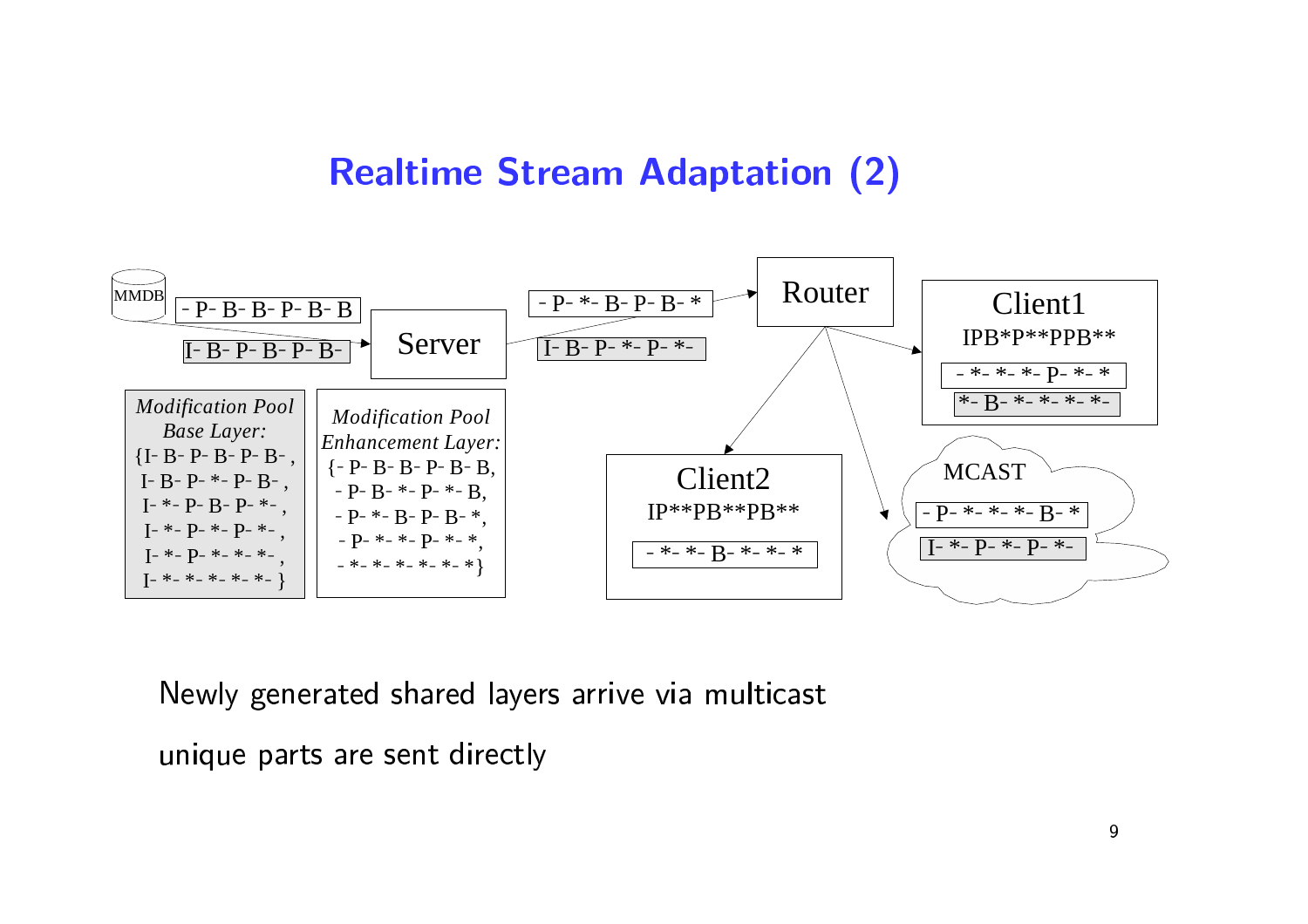#### **Communication Protocol in an Adaptive Environment**

- 1. A new *Client* sends initial specification of video name, resolution, environment and more to the Router
- 2. The *Router* requests the initial video information like resolution, colordepth, average bandwidth and average bandwidth reached by maximum adaptivity
- 3. RouterSrv sends first modification pool (in any efficient representation format) with bandwidth requirements respective to the different modifications
- 4. The *Router* checks available bandwidth to *Client(s)*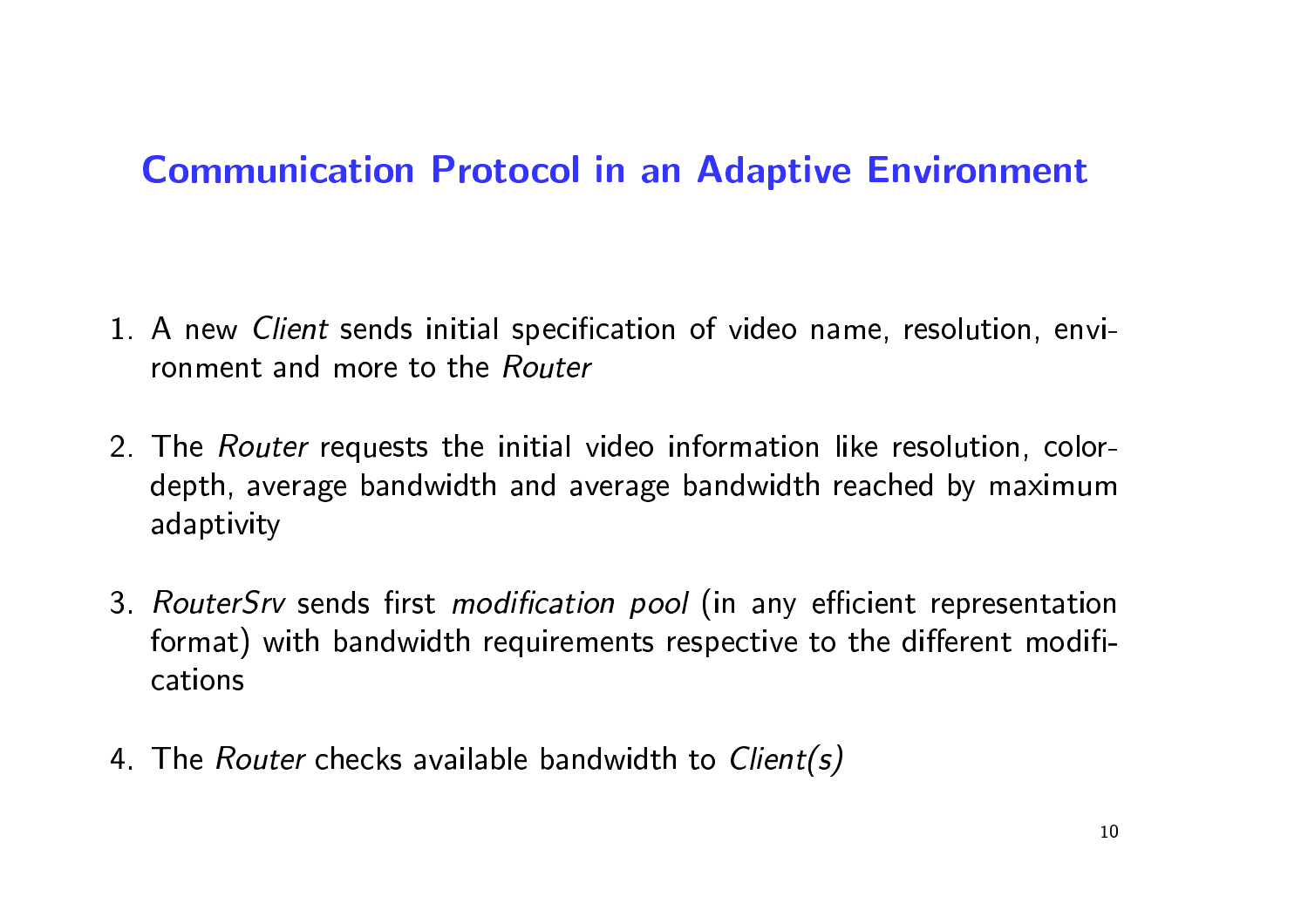- $\bullet$  . The contract contract  $\int$  is the contract of the contract of the contract of the contract of the contract of the contract of the contract of the contract of the contract of the contract of the contract of the cont  $\overline{a}$ put<br>ien
- 0. *Houter Strass* but the requested manne pattern and the next *mounta* Client<mark>s</mark><br>Router:<br>tion po

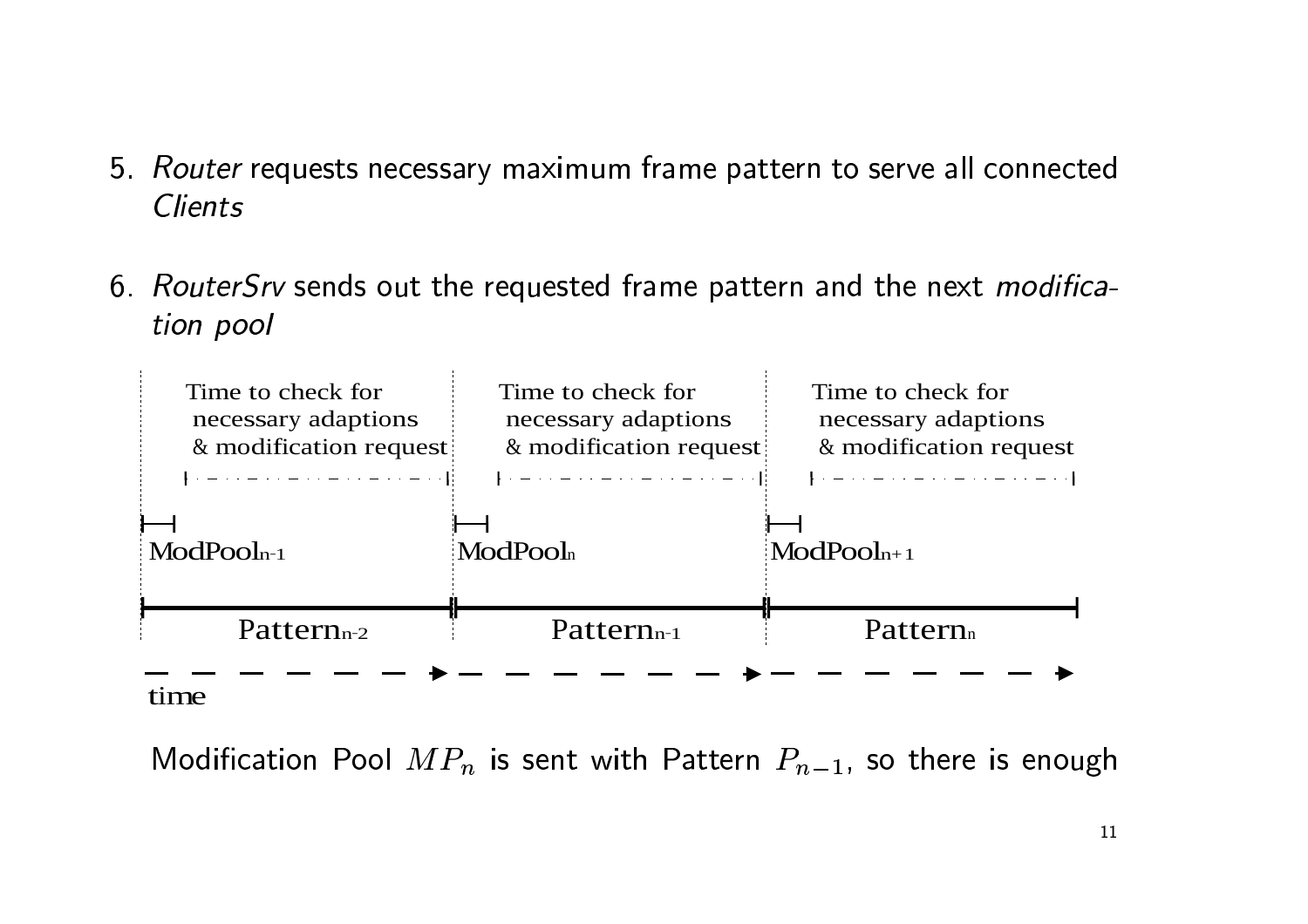time to react to changing bandwidth requirements

- 7. Router sends out the shared base and enhancement layer frames via multicast
- 8. Router generates the specific base and enhancement layers and sends them to the connected Clients via unicast
- 9. if no new clients arrive, go back to Step 4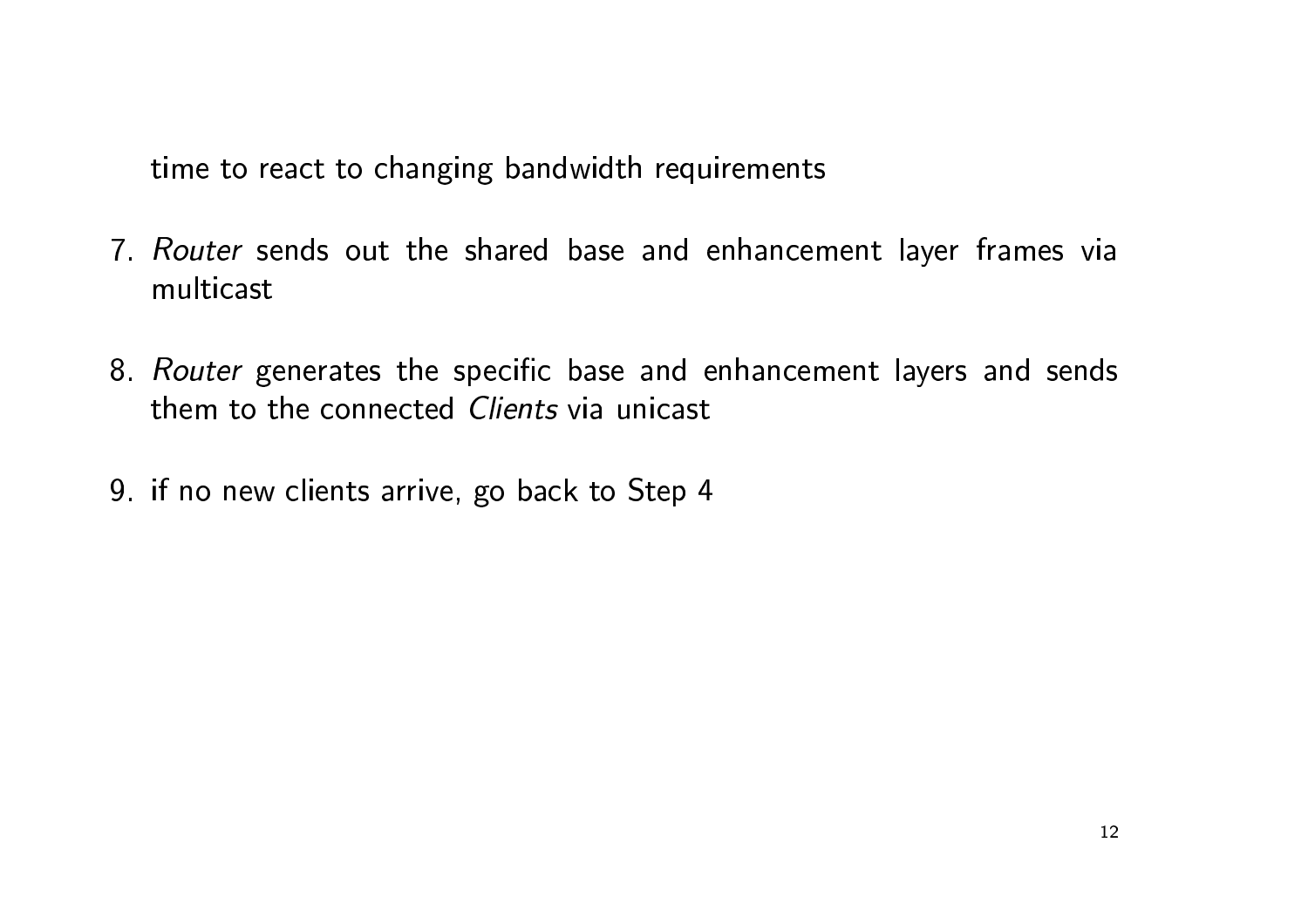#### **BSDL (XML) Example for Video Adaptation: Pre-Sent Info**

#### $\langle \text{Init} \rangle$

<Resolution>  $<$ X>352</X>  $<$ Y>288</Y> </Resolution> <FrameRate>15</FrameRate> <ColorDepth>12</ColorDepth>

```
<BaseLayer>
  <RTPid>514</RTPid>
  <BpS>150000</BpS>
```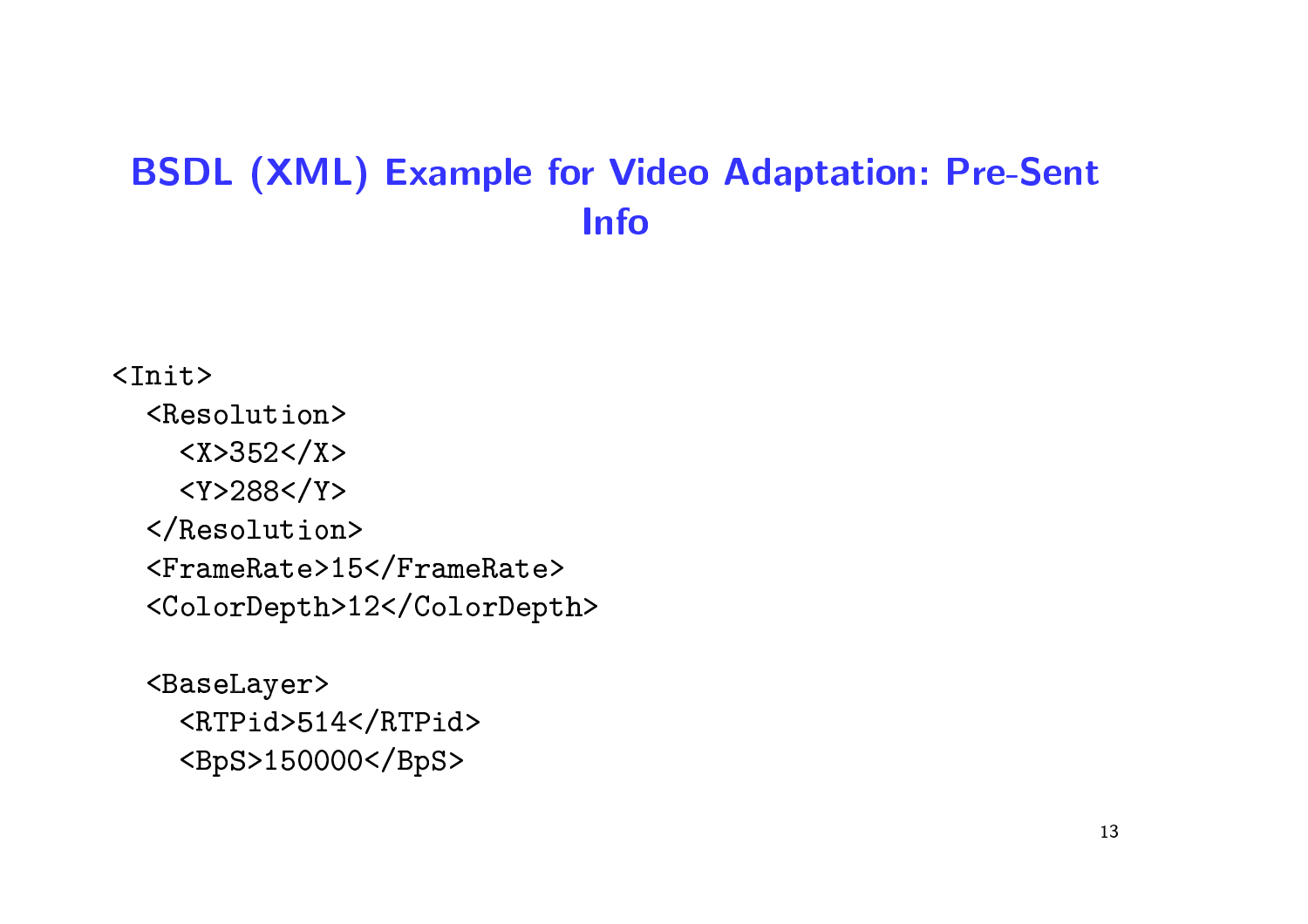<!-- Possible modifications <Modifications> <Choice> <Feasibility>RealTime</Feasibility> <ModID>0</ModID>  $\langle$ !-- Modification ID --> <ScaleType>Temporal</ScaleType> <!-- Type of modification --> </Choice>  $<$ Choice $>$ <Feasibility>NonRealTime</Feasibility> <ModID>1</ModID>  $\langle$ !-- Modification ID --> <ScaleType>GrayScale</ScaleType> <!-- Type of modification --<BpS>67000</BpS>  $\langle$ /Choice> </Modifications> </BaseLayer>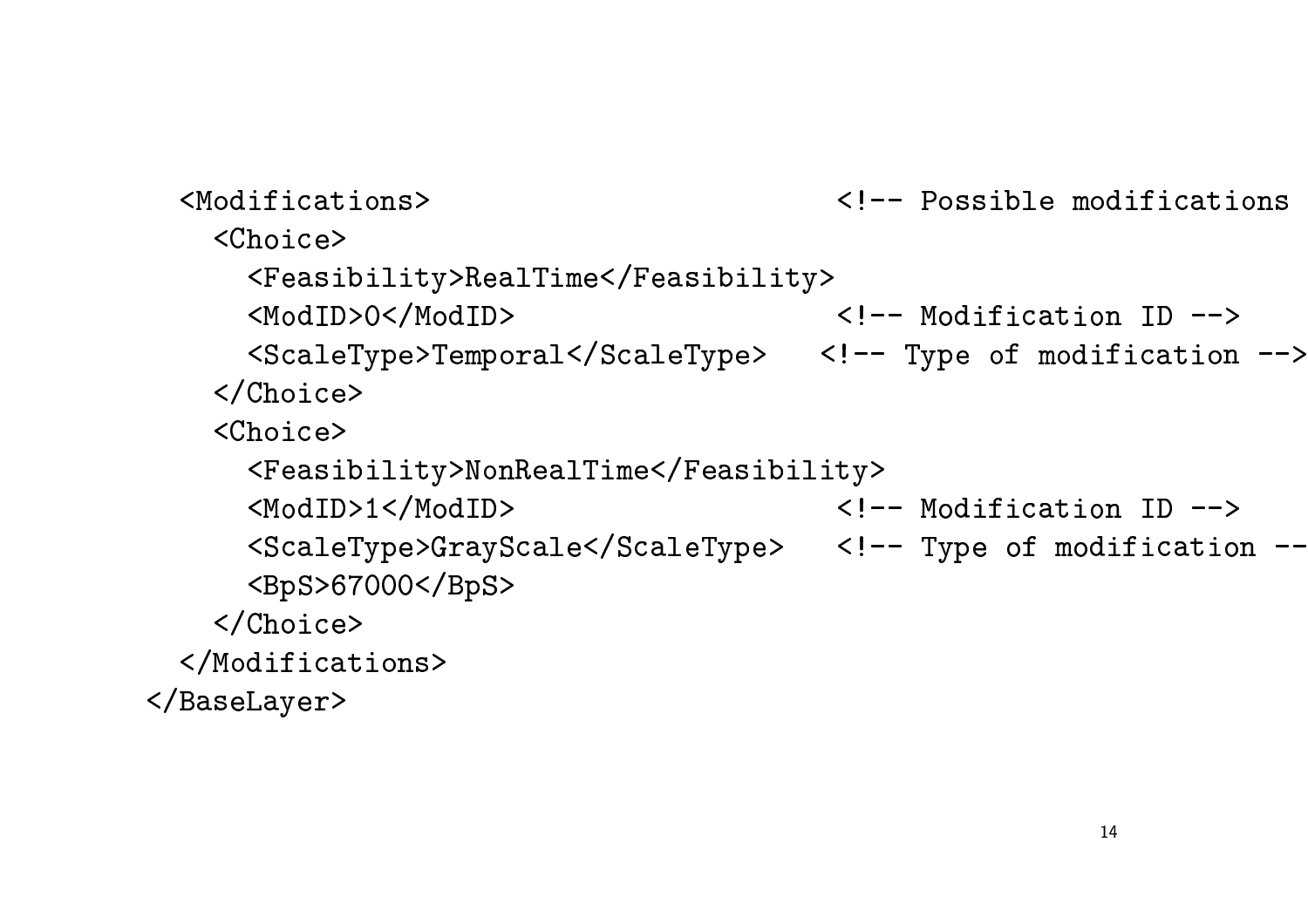<EnhanceLayer> <RTPid>516</RTPid> <BpS>200000</BpS>

<Modifications> <!-- Possible modifications -<Choice> <Feasibility>RealTime</Feasibility> <ModID>0</ModID> <!-- Modification ID --> <ScaleType>Temporal</ScaleType> <!-- Type of modification --> </Choice> <Choice> <Feasibility>NonRealTime</Feasibility> <ModID>1</ModID>  $\langle$ !-- Modification ID --> <ScaleType>GrayScale</ScaleType> <!-- Type of modification --> <BpS>113000</BpS> </Choice>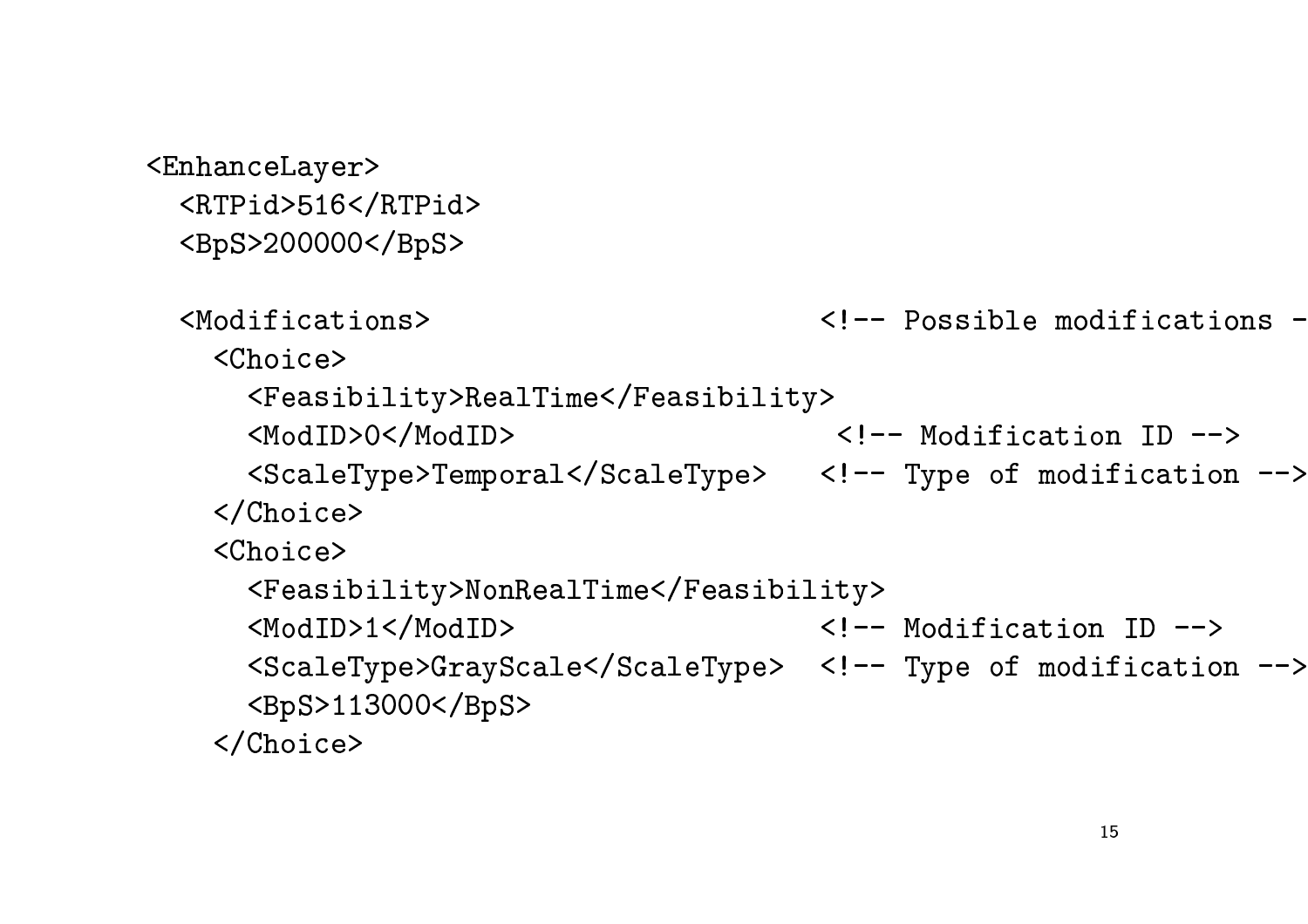$\langle$ /Modifications>  $\langle$ /EnhanceLayer>  $\frac{2}{\pi}$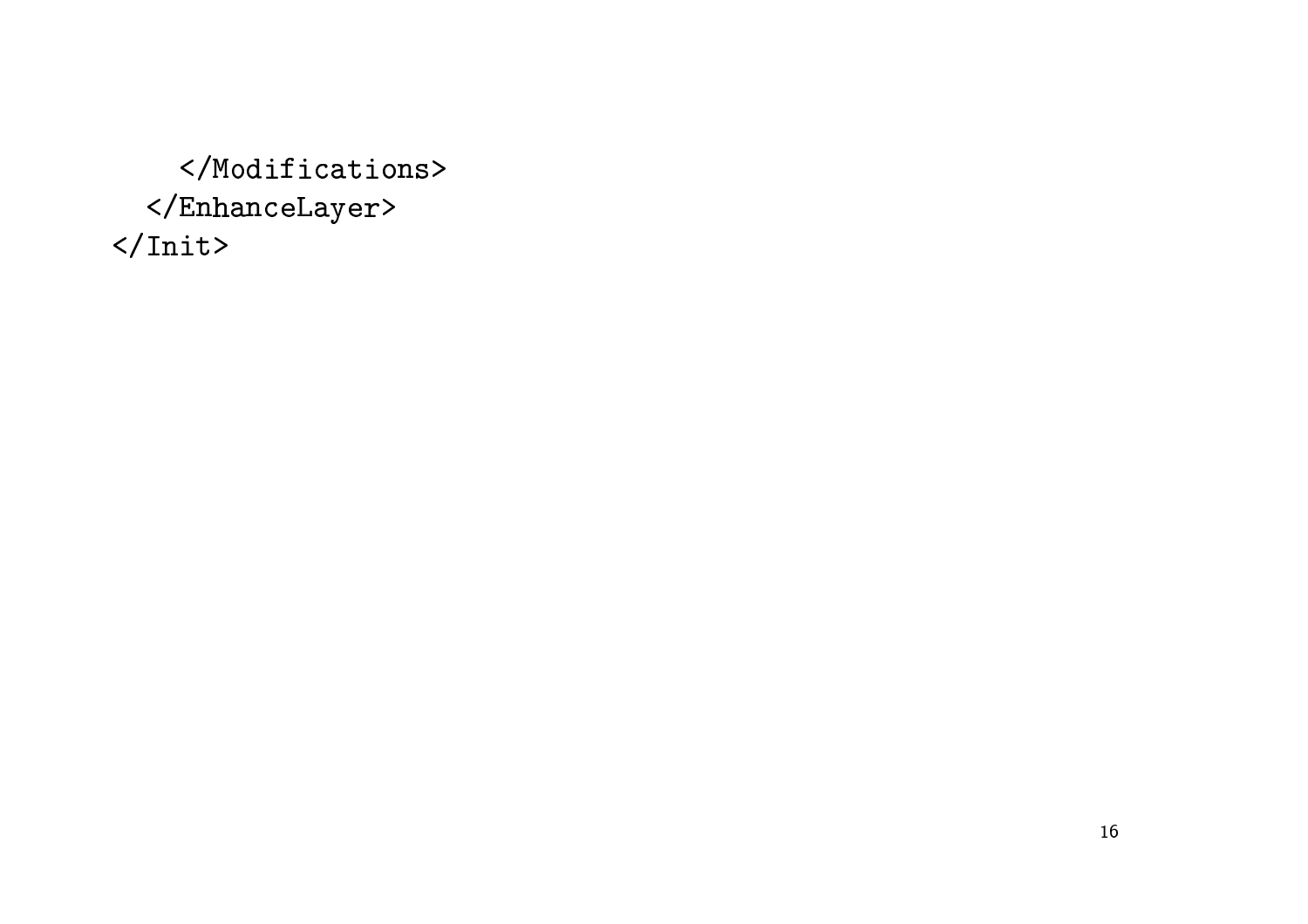#### **BSDL (XML) Example for Video Adaptation: periodical Info**

```
<Pattern>
```

```
<BaseLayer>
```

```
<RTPid>514</RTPid>
```

```
<NumFrames>30</NumFrames> <!-- no of frames in the following patter
<RTPseqStart>3456</RTPseqStart>
```

```
<Modifications>
```

```
<Feasibility>RealTime</Feasibility>
```

```
<Choice> <!-- No Modification -->
```

```
<ModID>0</ModID>
```

```
<ScaleType>None</ScaleType>
```
<BpS>150000</BpS>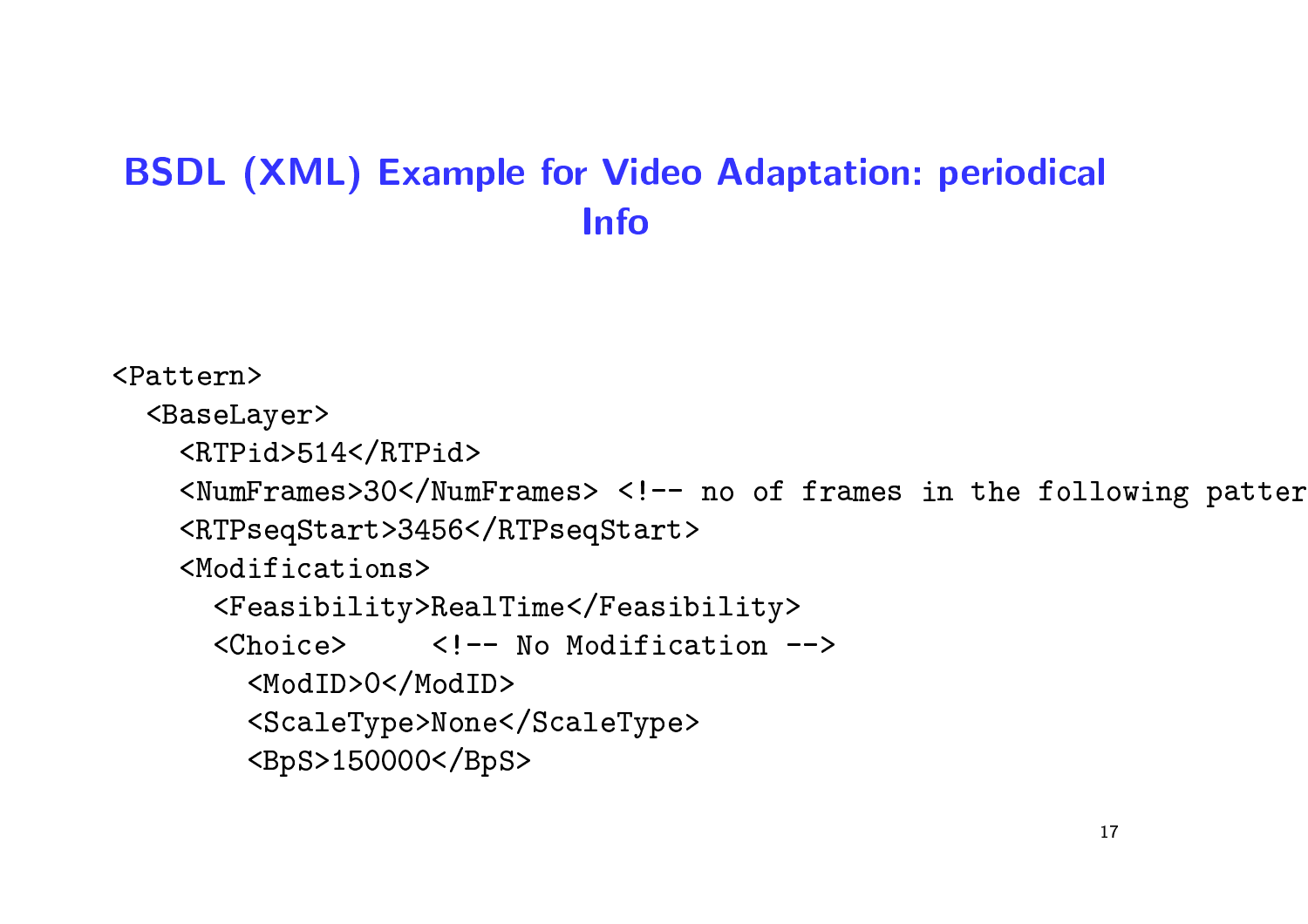<TotalSize>300000</TotalSize>  $\langle$ /Choice> <Choice> <!-- drop every 8th frame --> <ModID>1</ModID> <ScaleType>Temporal</ScaleType> <BpS>100000</BpS> <TotalSize>200000</TotalSize>  $\langle$ Drop $\rangle$ <Frame>8</Frame> <Frame>18</Frame> <Frame>28</Frame>  $\langle$ Drop $\rangle$ </Choice> <Choice> <!-- drop every 5th frame, temporally distributed --<ModID>2</ModID>

<ScaleType>Temporal</ScaleType>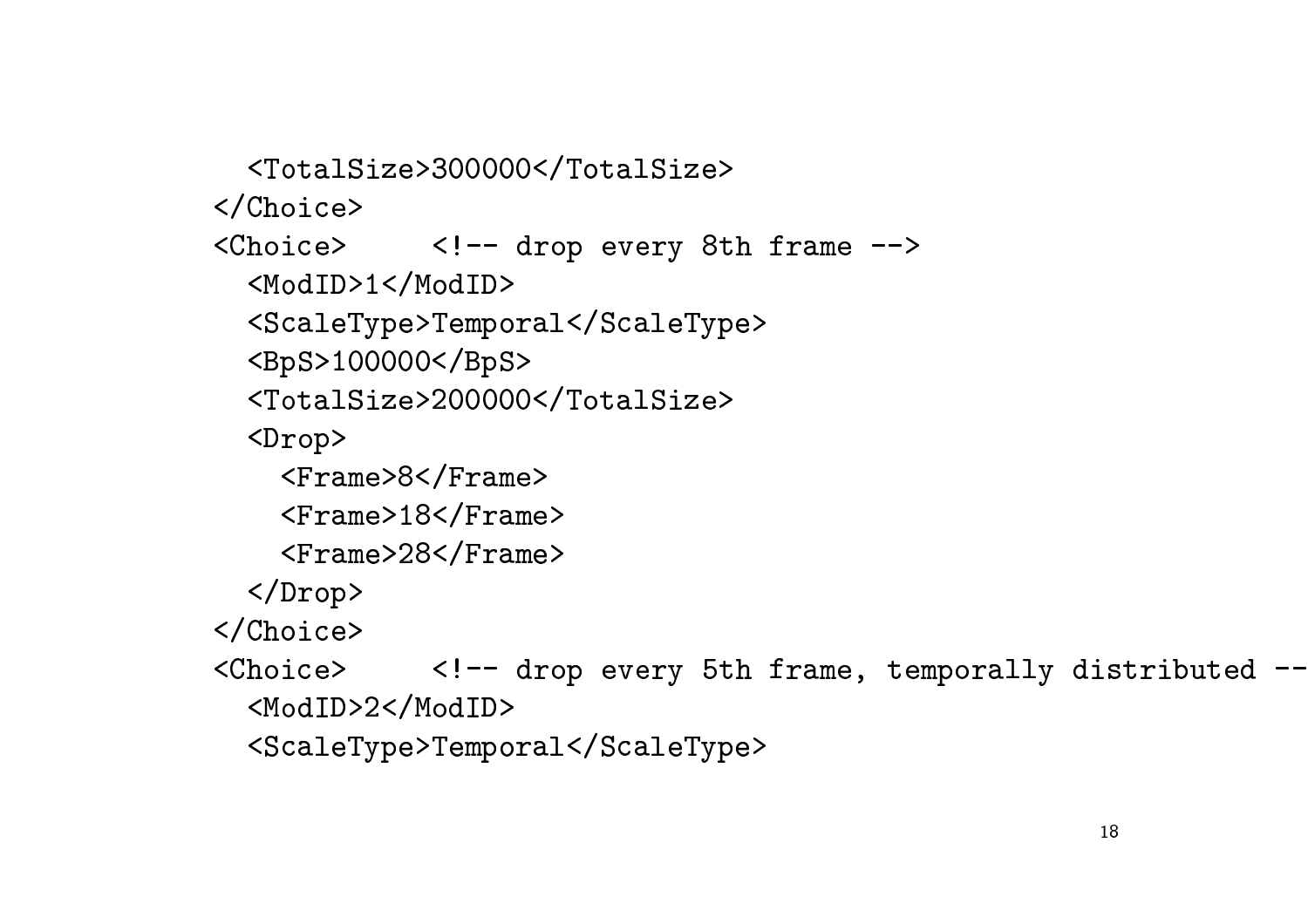<BpS>80000</BpS> <TotalSize>160000</TotalSize> <Drop> <Frame>3</Frame> <Frame>8</Frame> <Frame>13</Frame> <Frame>18</Frame> <Frame>23</Frame> <Frame>28</Frame> </Drop> </Choice> </Modifications> </BaseLayer>

<EnhanceLayer> <RTPid>516</RTPid>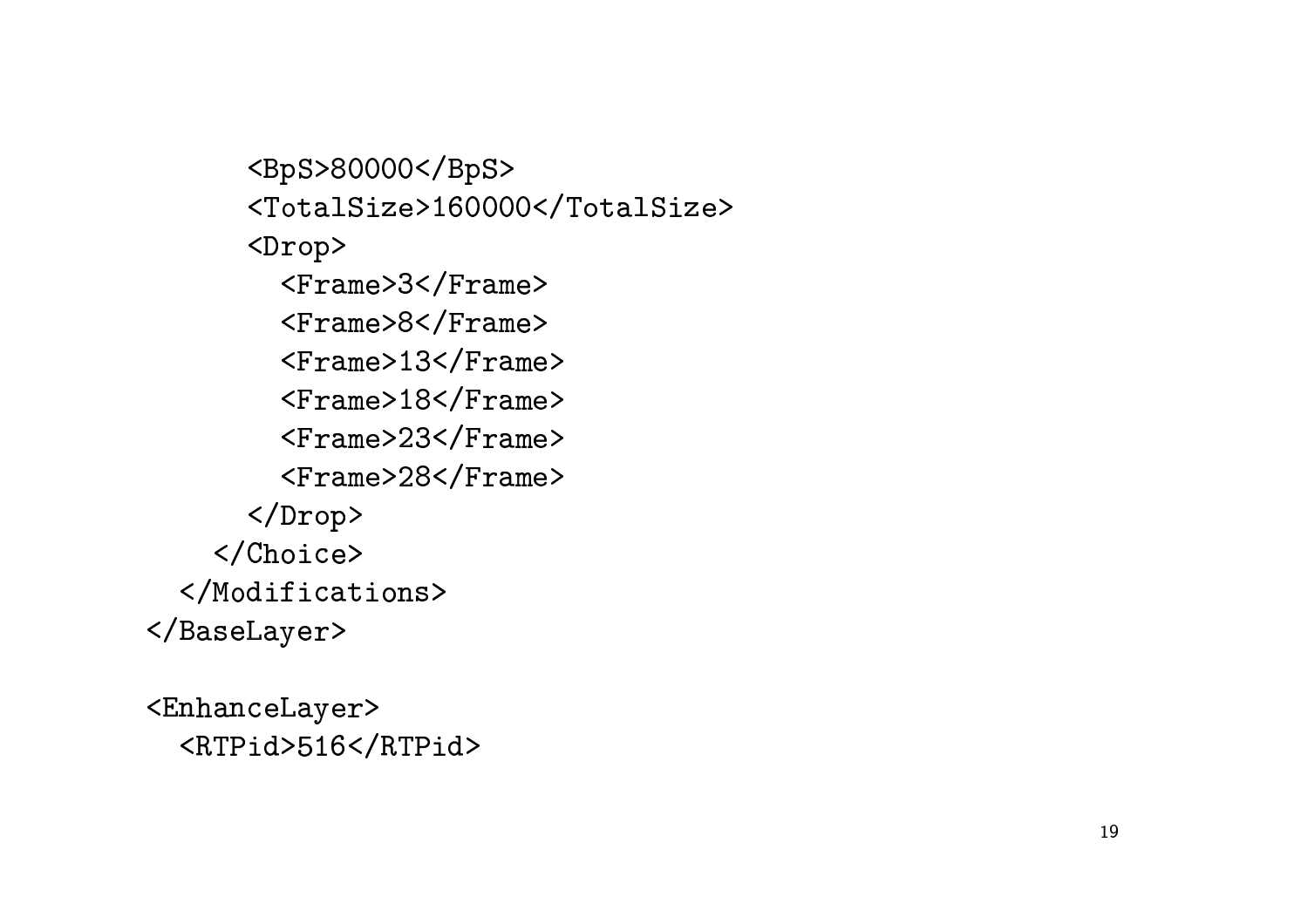#### <Modifications>

 $\bullet\quad\bullet\quad\bullet$ 

 $\bullet$   $\bullet$   $\bullet$ 

 $\bullet\quad\bullet\quad\bullet$ 

#### </Modifications>

 $\langle$ /EnhanceLayer>

</Pattern>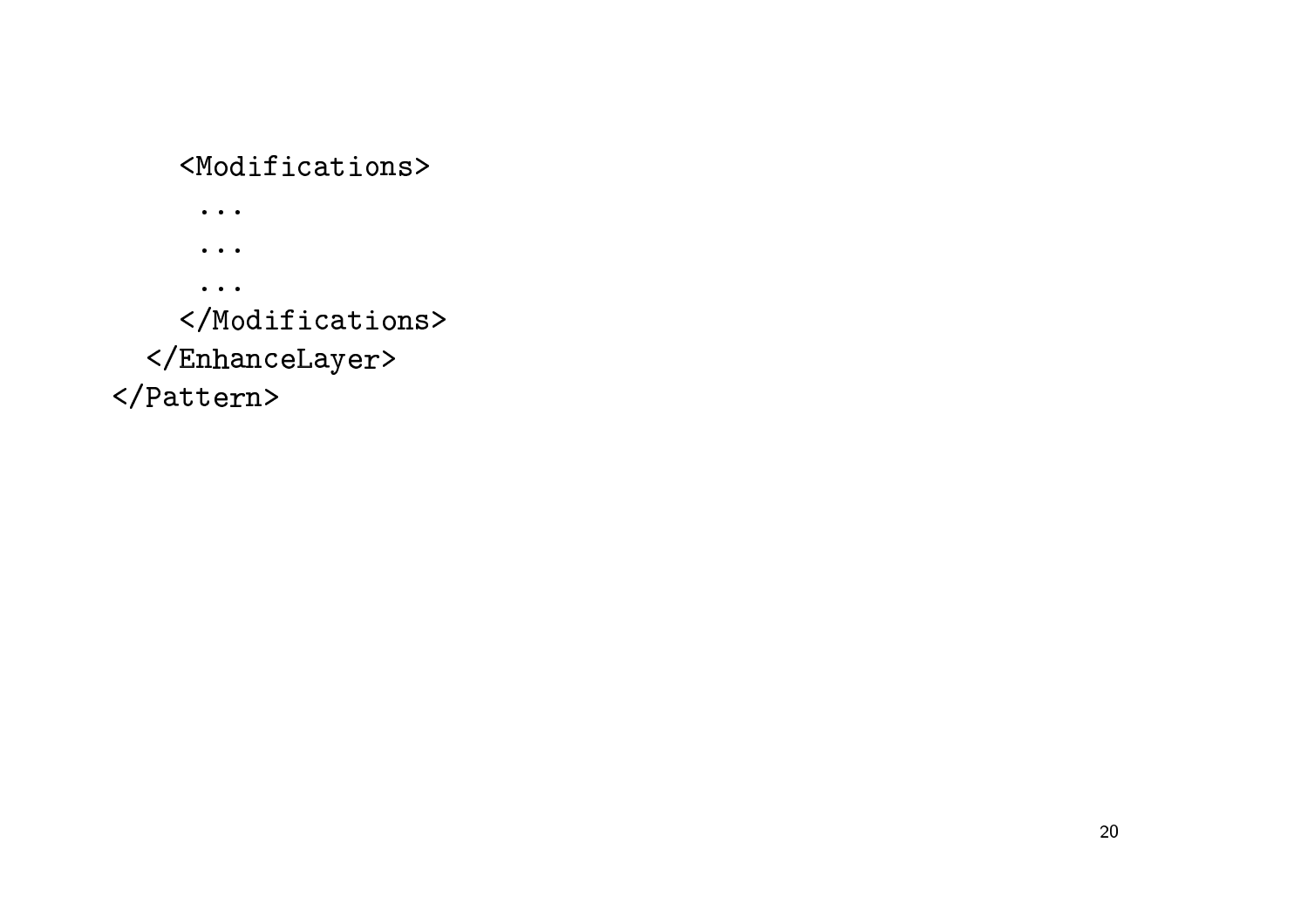# **Efficient Binary Representation of XML Conten**<br>Efficient Binary Representation of XML Conten

| $\boldsymbol{0}$ | 8             | 16                                                    |                   | 32                           | 63                                                         |  |  |  |
|------------------|---------------|-------------------------------------------------------|-------------------|------------------------------|------------------------------------------------------------|--|--|--|
| Version          | ScalingType   | reserved                                              |                   | NumFrames (34)               | NumMods $(5)$                                              |  |  |  |
|                  | RTPid $(514)$ |                                                       |                   | RTPseqNo (341634)            |                                                            |  |  |  |
| kbps $(150)$     |               | 1 1 1 1 1 1 1 1 1 1                                   | 1 1 1 1 1 1 1 1 1 | padding<br>1 1 1 1 1 1 1 1 1 | 1 1 1 0 1 1 1 1 1<br>kbps $(135)$                          |  |  |  |
|                  |               |                                                       | padding           | kbps $(120)$                 | 111011011101110111101111011110111101                       |  |  |  |
|                  |               | $1 1 1 0 1 1 1 0 1 1 1 0 1 1 1 0 1 1 1 0 1 1 1 0 1 1$ | padding           | kbps $(100)$                 |                                                            |  |  |  |
|                  |               |                                                       | padding           | kbps $(70)$                  | $1 0 0 0 1 0 0 1 0 0 1 0 0 1 0 0 0 1 0 0 1 0 0 0 1 0 0 0 $ |  |  |  |
|                  |               |                                                       |                   | padding                      |                                                            |  |  |  |
|                  |               |                                                       |                   |                              |                                                            |  |  |  |
|                  |               |                                                       |                   |                              |                                                            |  |  |  |
|                  |               | Packet format for per-pattern modification pool       |                   |                              |                                                            |  |  |  |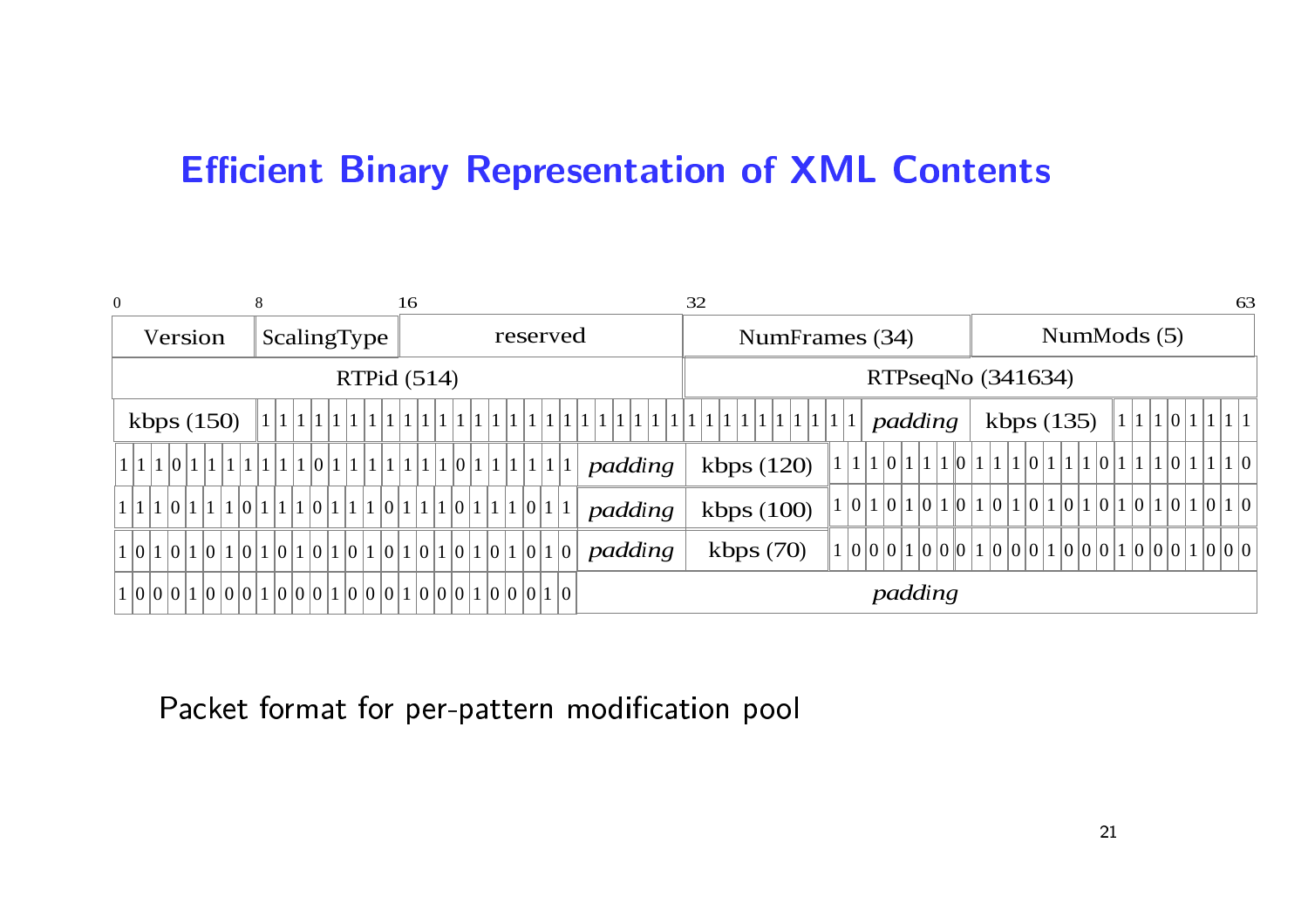#### **Ideas on Optimization**

- needed preconditions
	- a video uses the same pattern repeatedly over the whole lifetime (or at least for a couple of iterations),
	- the average needed bandwidth per pattern is very similar,
	- and the average framesizes between and within the patterns are similar,
- IDEA: then merge multiple patterns into a *pattern group* 
	- problem: too high variations already on a frame-to-frame basis
	- solution: fixed bitrate encoding
		- \* not yet fully supported by any ISO encoder
		- \* drawbacks: massive quality loss or bandwidth overhead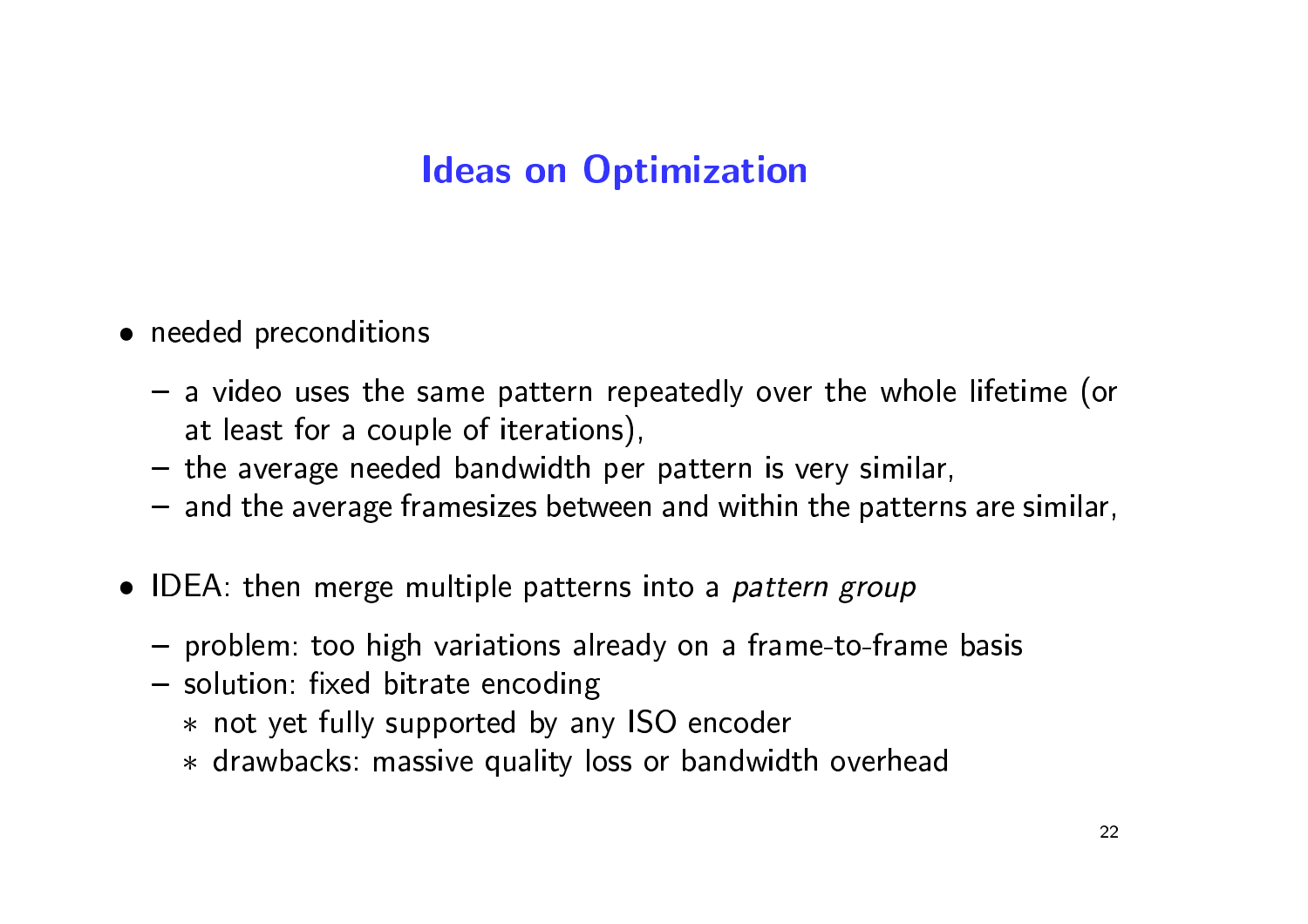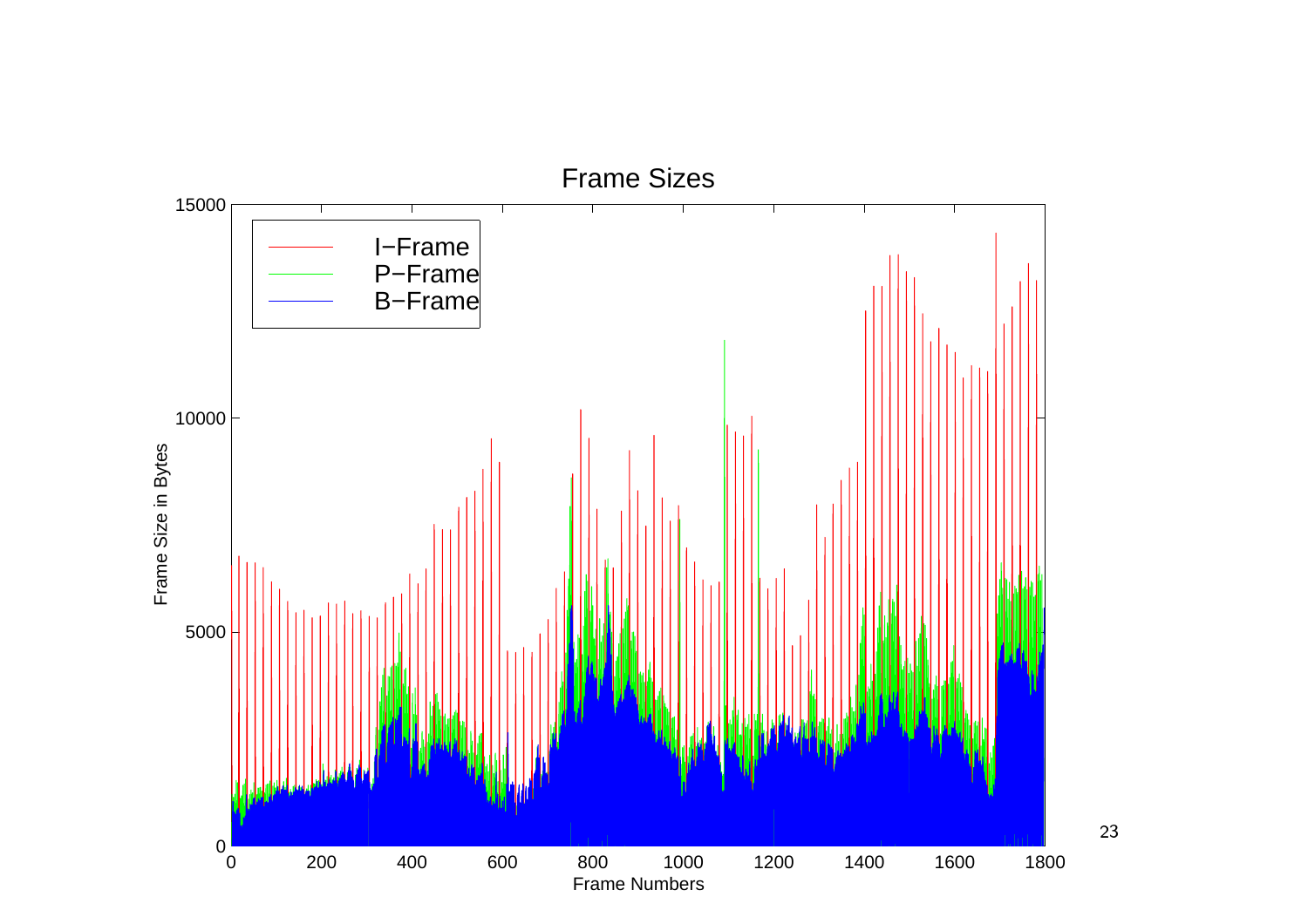#### **Available Software**

Total input bytes = 5196951 Number of  $VOPs = 1798$ 

| Frame          |      | $I-Frame(\text{avg}   \text{deviation})$ P-Frame(avg deviation) B-Frame(avg deviation) |                               |
|----------------|------|----------------------------------------------------------------------------------------|-------------------------------|
| $\overline{0}$ | 6567 |                                                                                        |                               |
|                |      | 1211                                                                                   |                               |
| $\overline{2}$ |      |                                                                                        | 780                           |
| 3              |      |                                                                                        | *** HIGH DEVIATION ***        |
|                |      |                                                                                        | 1052(1052) 136   15%)         |
| 4              |      | 1142(1176)<br>$-34$ 3%)                                                                |                               |
| 5              |      |                                                                                        | *** HIGH DEVIATION ***        |
|                |      |                                                                                        | $678$   $-187$   22%)<br>678( |
| 6              |      |                                                                                        | 7391<br>$62$   $8\%)$<br>801( |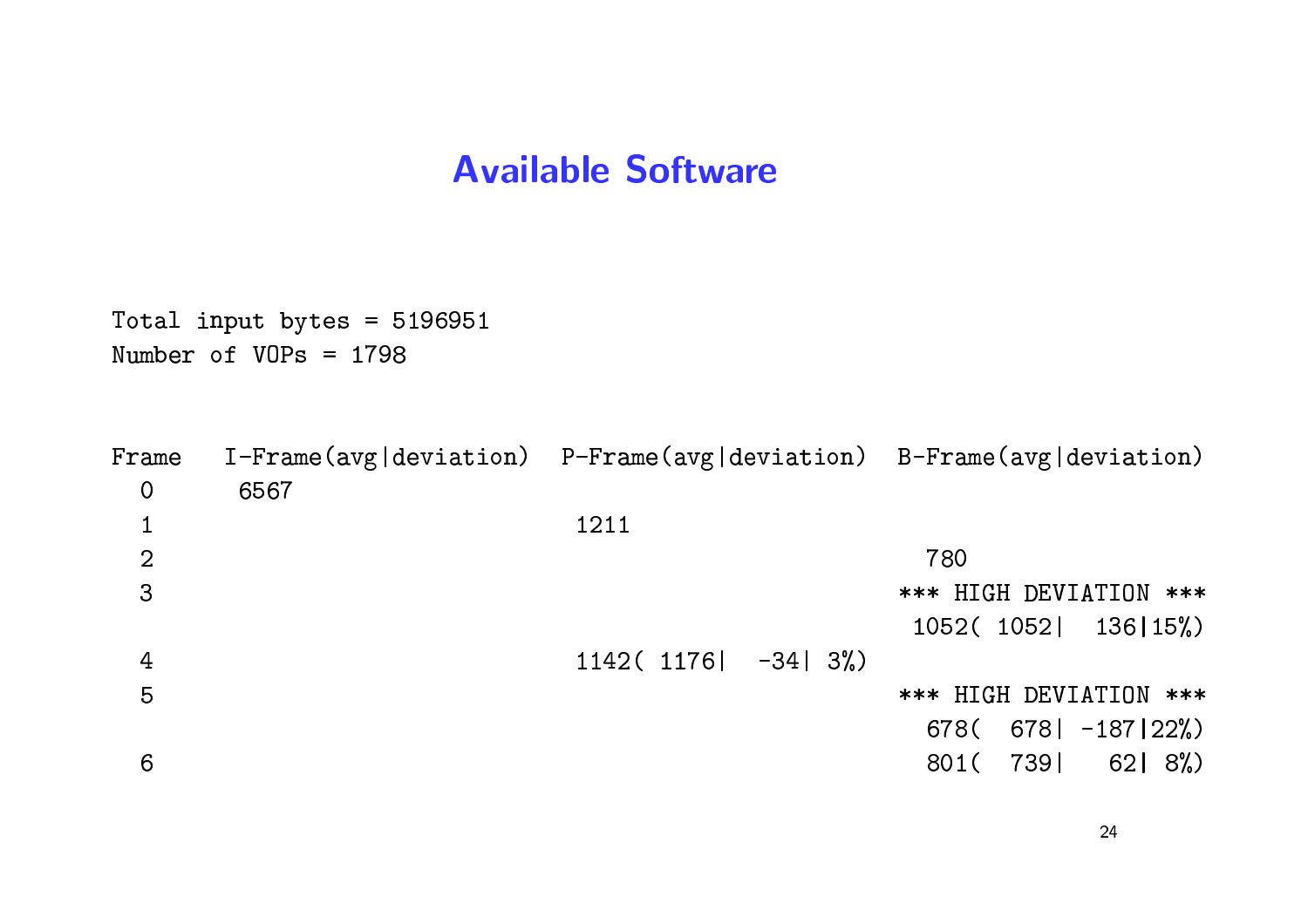| $\overline{7}$ |            |             | $1215(1195)$ 20 $2\%)$ |                        |                           |                |         |
|----------------|------------|-------------|------------------------|------------------------|---------------------------|----------------|---------|
| $\,8\,$        |            |             |                        |                        | 751 (745                  | $6 1\%$        |         |
| 9              |            |             |                        |                        | 737(741)                  | $-4$   $1\%$ ) |         |
| 10             |            |             | *** HIGH DEVIATION *** |                        |                           |                |         |
|                |            |             | 1535(1535  170 12%)    |                        |                           |                |         |
| 11             |            |             |                        |                        | 807 (774)                 | $33   4\%$     |         |
| 12             |            |             |                        |                        | 849 (811                  | $38$   5%)     |         |
| 13             |            |             | $1485(1510) -25$   2%) |                        |                           |                |         |
| 14             |            |             |                        |                        | 887(849)                  | $381 \; 4\%)$  |         |
| 15             |            |             |                        |                        | 863(856)                  |                | $7 1\%$ |
| 16             | 6779(6673) | $106$   2%) |                        |                        |                           |                |         |
| 17             |            |             |                        | *** HIGH DEVIATION *** |                           |                |         |
|                |            |             |                        |                        | 687( 687  $-84$  11%)     |                |         |
| 18             |            |             |                        |                        | 769( 728 41 6%)           |                |         |
| 19             |            |             | *** HIGH DEVIATION *** |                        |                           |                |         |
|                |            |             | $1120(1120 -195 15%)$  |                        |                           |                |         |
| 20             |            |             |                        | *** HIGH DEVIATION *** |                           |                |         |
|                |            |             |                        |                        | $430($ $430 $ $-149 26%)$ |                |         |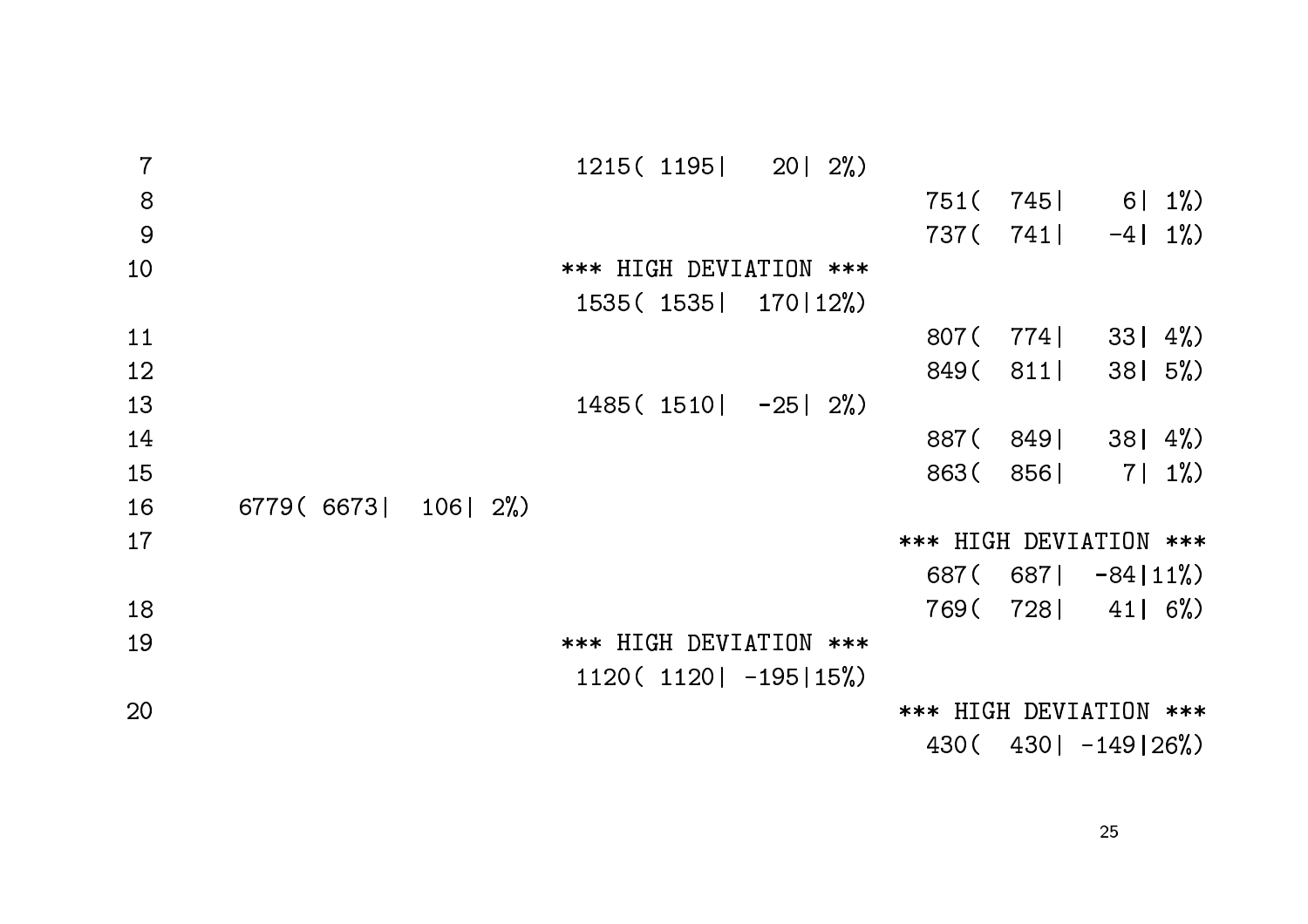| 21 |                         |                   |                        | 475( 452)  | $23 \mid 5\%)$ |  |
|----|-------------------------|-------------------|------------------------|------------|----------------|--|
| 22 | $1180(1150)$ 30 3%)     |                   |                        |            |                |  |
| 23 |                         |                   | 404 (                  | 428        | $-24$ 6%)      |  |
| 24 |                         |                   | 483 (                  | 455        | $28$   6%)     |  |
| 25 | *** HIGH DEVIATION ***  |                   |                        |            |                |  |
|    | 1419 (1419   135   11%) |                   |                        |            |                |  |
| 26 |                         |                   | *** HIGH DEVIATION *** |            |                |  |
|    |                         |                   |                        | 668(668)   | 107 19%        |  |
| 27 |                         |                   |                        | 645(656)   | $-11$   $2\%)$ |  |
| 28 | 1455(1437)              | $181 \frac{1}{6}$ |                        |            |                |  |
| 29 |                         |                   |                        | 574(615)   | $-41$ 7%)      |  |
| 30 |                         |                   | 704 (                  | 6591       | 45   7%)       |  |
| 31 | 1566(1501)              | 65   $4\%$        |                        |            |                |  |
| 32 |                         |                   | *** HIGH DEVIATION *** |            |                |  |
|    |                         |                   |                        | 994(994)   | 168 20%        |  |
| 33 |                         |                   |                        | 1205(1099) | $106 10\%$     |  |

 $\bullet$ 

 $\bullet$  .

26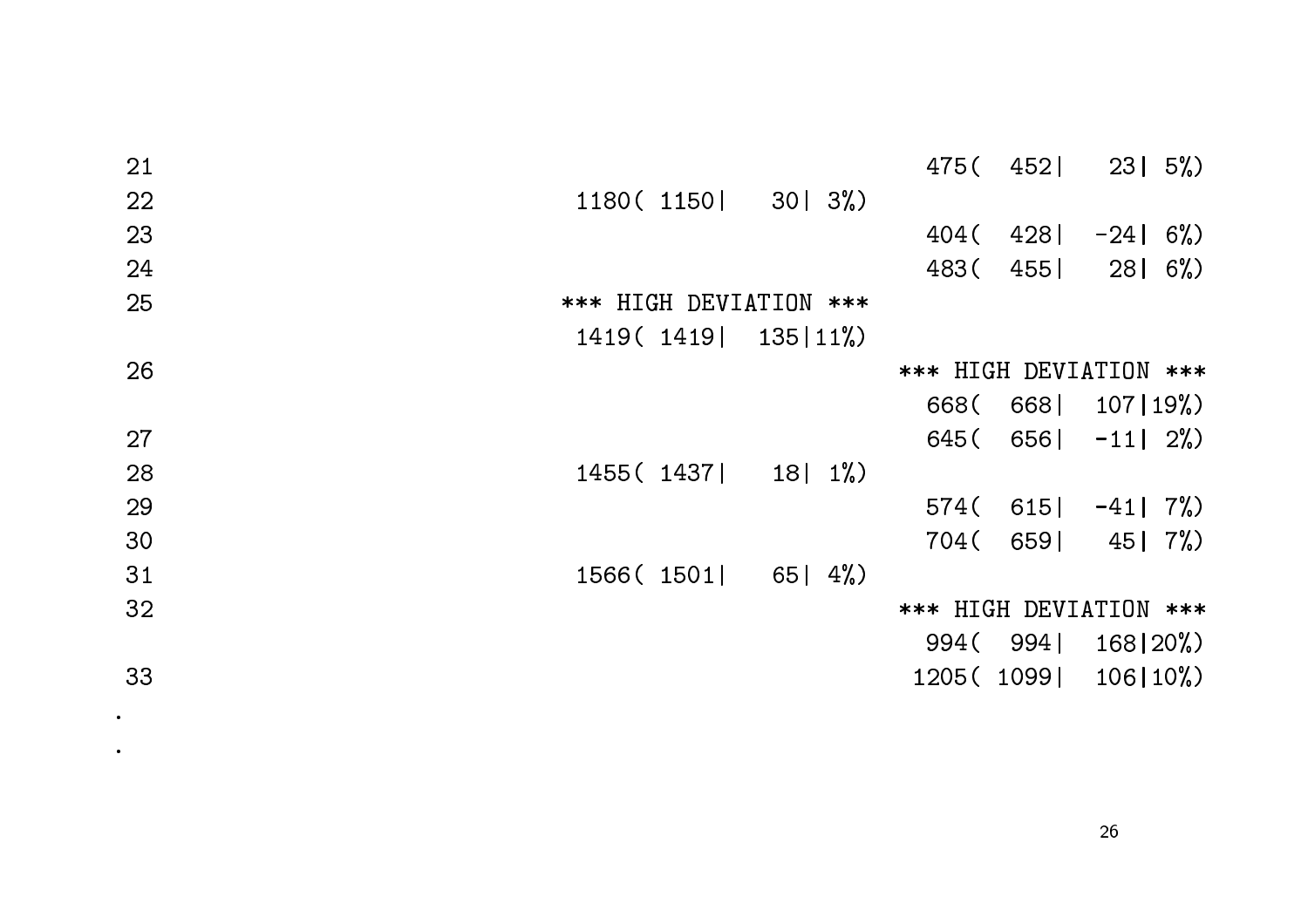| 1780 | $13221(13282 - 61) 0\%)$ |  |            |                 |  |                      |                 |              |
|------|--------------------------|--|------------|-----------------|--|----------------------|-----------------|--------------|
| 1781 |                          |  |            |                 |  | 3969(3781)           | $188$   5%)     |              |
| 1782 |                          |  |            |                 |  | $3663(3722) -59$ 2%) |                 |              |
| 1783 |                          |  | 6346(6134) | $212$ 3%)       |  |                      |                 |              |
| 1784 |                          |  |            |                 |  | 3836(3779)           | $57$   2%)      |              |
| 1785 |                          |  |            |                 |  | 4234 (4006           | $228$   6%)     |              |
| 1786 |                          |  | 6543(6338) | $205$   $3\%$ ) |  |                      |                 |              |
| 1787 |                          |  |            |                 |  | 4534(4270)           | $264$ 6%)       |              |
| 1788 |                          |  |            |                 |  | 4280(4275)           |                 | $5 \mid 0\%$ |
| 1789 |                          |  | 6207(6272) | $-65$   $1\%$ ) |  |                      |                 |              |
| 1790 |                          |  |            |                 |  | 4214(4244)           | $-30$   1%)     |              |
| 1791 |                          |  |            |                 |  | 4517(4380)           | $137$ $3\%$     |              |
| 1792 |                          |  | 6348 (6310 | $38$   1%)      |  |                      |                 |              |
| 1793 |                          |  |            |                 |  | 4259(4319)           | $-60$   $1\%$ ) |              |
| 1794 |                          |  |            |                 |  | 4701(4510)           | 191   $4\%)$    |              |

 $\bullet$ 

 $\bullet$ 

 $\bullet$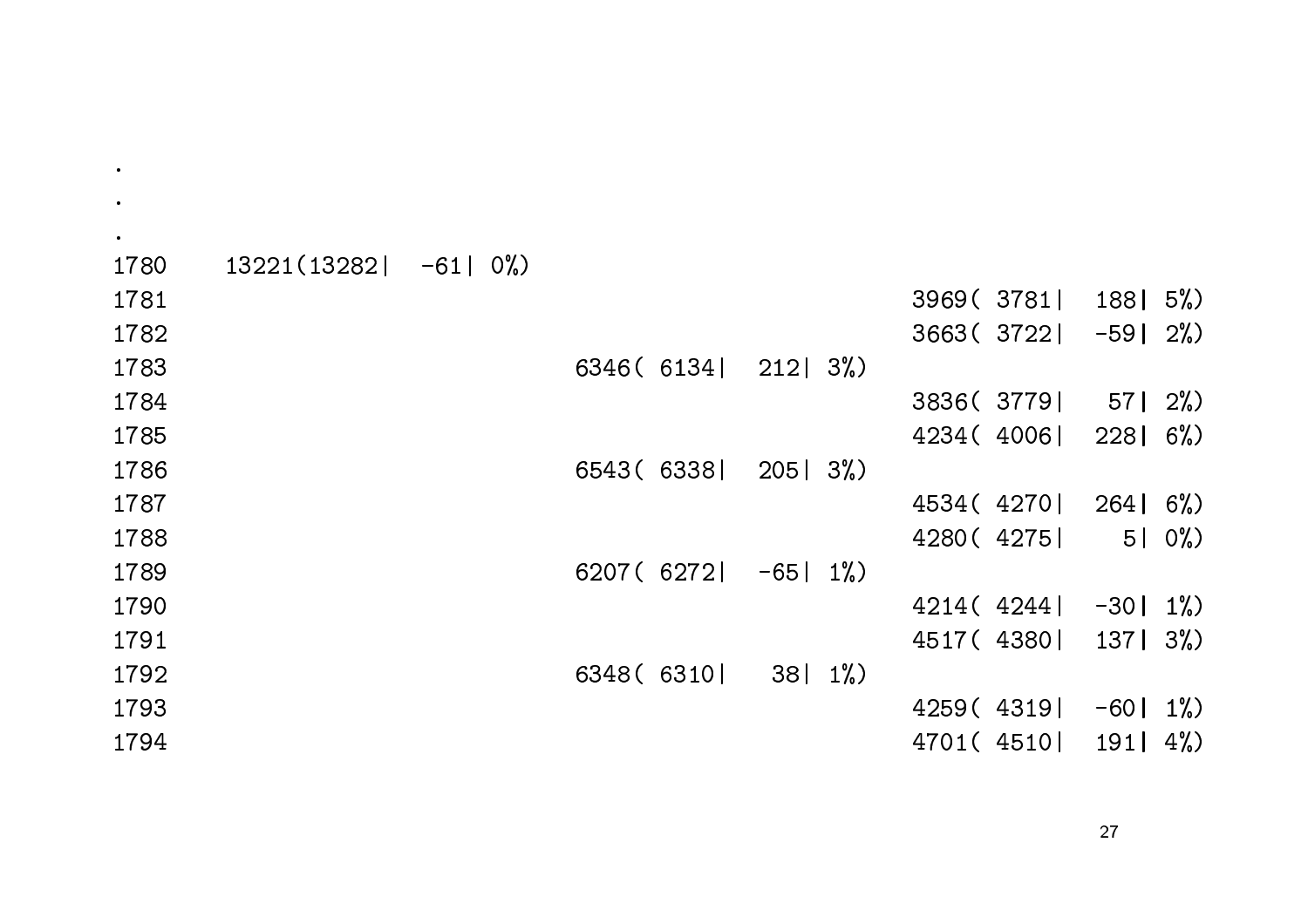| 1795            |      |              |      | *** HIGH DEVIATION ***<br>$4621(4621 -844 15%)$ |                        |            |                         |              |
|-----------------|------|--------------|------|-------------------------------------------------|------------------------|------------|-------------------------|--------------|
|                 |      |              |      |                                                 |                        |            |                         |              |
| 1796            |      |              |      |                                                 |                        | 4520(4515) |                         | $5 \mid 0\%$ |
| 1797            |      |              |      |                                                 | *** HIGH DEVIATION *** |            |                         |              |
|                 |      |              |      |                                                 |                        |            | $5575(5575)$ 530   11%) |              |
|                 | TNo  | TSize        | TAvg |                                                 |                        |            |                         |              |
| $I$ - $Fr$ ames | 100  | 815961       | 8159 |                                                 |                        |            |                         |              |
| P-Frames        | 500  | 1611609 3223 |      |                                                 |                        |            |                         |              |
| B-Frames        | 1198 | 2769348 2311 |      |                                                 |                        |            |                         |              |

 $1(16$ frm): tsize: 21360 ( $0$ %) avg 1335: IPBBPBBPBBPBBPBBPBB ###### \*\*\*END OF PATTERN GROUP (1 pats)\*\*\* avgTsize 21360 avgFrmSize 1335

| $2(18$ frm $):$ tsize: |  |  | 21557 (0%) avg 1197: IBBPBBPBBPBBPBBPBB      |
|------------------------|--|--|----------------------------------------------|
| $3(18$ frm $):$ tsize: |  |  | 24178 (-12%) avg 1343: IBBPBBPBBPBBPBBPBBPBB |
| $4(18$ frm $):$ tsize: |  |  | 25941 (-20%) avg 1441: IBBPBBPBBPBBPBBPBBPBB |
| $5(18$ frm $):$ tsize: |  |  | 26183 (-21%) avg 1454: IBBPBBPBBPBBPBBPBBPBB |
| $6(18$ frm $):$ tsize: |  |  | 27913 (-29%) avg 1550: IBBPBBPBBPBBPBBPBBPBB |